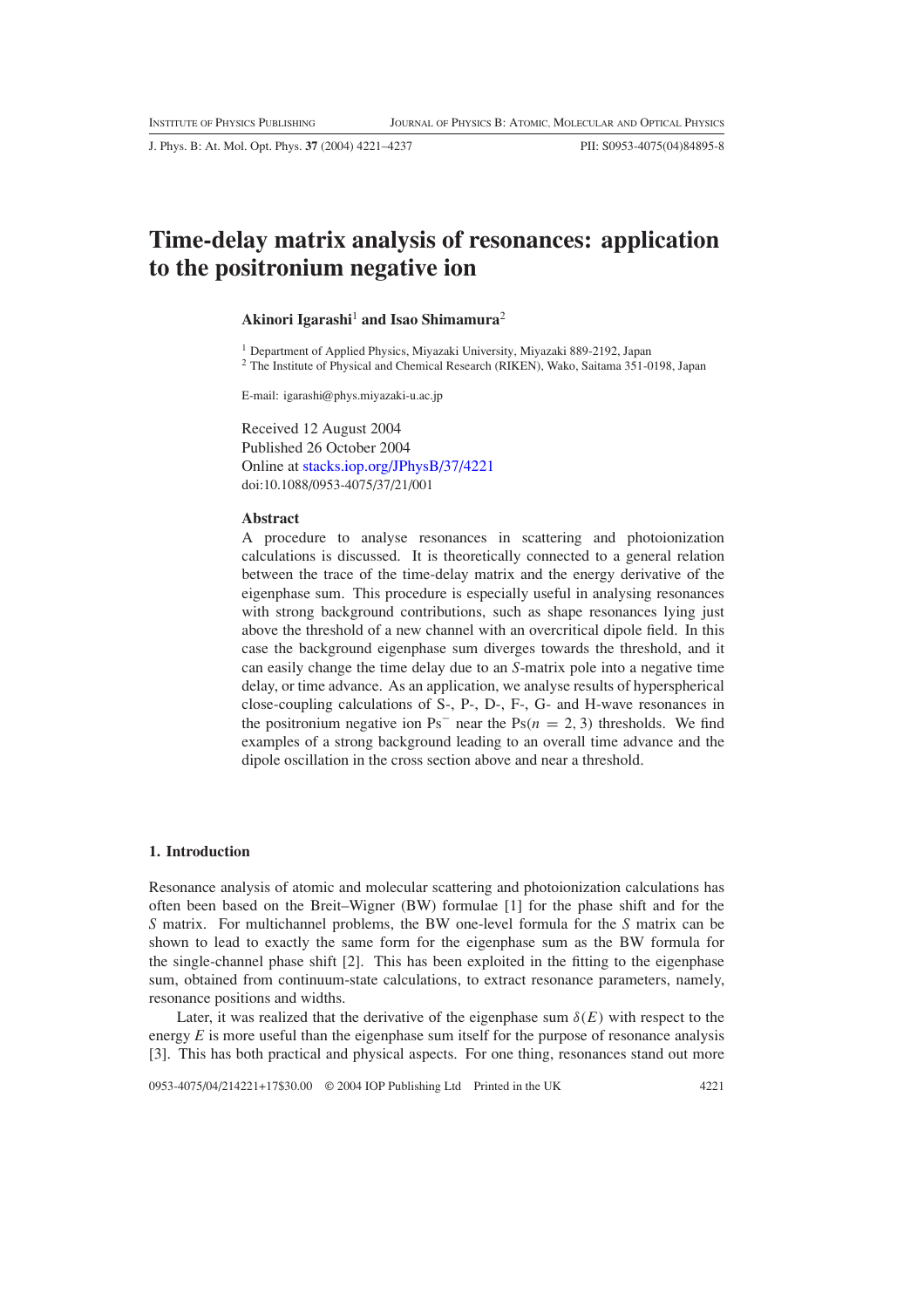clearly in the derivative  $d\delta(E)/dE$  than in the eigenphase sum itself. For another, the derivative  $d\delta(E)/dE$  is related to the lifetime of the resonance state, which allows transparent physical interpretation. More specifically,  $d\delta(E)/dE$  can be proved to be proportional to both the trace (or the diagonal sum) and the largest eigenvalue  $q_{\text{max}}$  of the lifetime or delay-time matrix *Q(E)*, defined by Smith [4], if one assumes the BW formula for the *S* matrix with a *constant* background *S* matrix independent of the energy [5]. Both  $q_{\text{max}}$  and the trace *(Tr Q)* of the *Q* matrix have a Lorentzian profile in the resonance energy region. The largest eigenvalue, studied numerically by Burke *et al* [6], for example, has often been paid particular and more attention than Tr  $Q(E)$  in resonance analysis [7].

On the other hand, results of *R*-matrix method calculations were analysed recently by taking advantage of the known analytic forms of the *R* matrix and associated matrices when differentiating with respect to the energy [8–10] to find out the maximum of the Lorentzian form. This method was found useful for automatic and fast analysis of the results of *R*-matrix method calculations.

When the resonance is narrow or when the background *S* matrix depends only weakly on the energy, the resonance analysis is fairly simple, the results depending little on the choice of the analysis procedure among the ones mentioned so far. Indeed, the pure Lorentzian form of  $d\delta(E)/dE$  reduces to a simple expression for the resonance position and width [8–11]. However, there are cases where the energy dependence of the background *S* matrix is far from negligible and plays a significant role. For dealing with such cases, the background contribution was assumed to be made by the tail of another resonance in [8–10]. This effectively means to deal with overlapping resonances with no background contributions. Then Tr  $Q(E)$  can be proved in a straightforward manner to be still proportional to  $d\delta(E)/dE$ , which allows the same kind of physical interpretation of the derivative as in the case of an isolated resonance with a constant background.

However, mechanisms other than the tail of an adjacent resonance can make a background contribution having various forms of energy dependence. In fact, the same proportionality relation Tr  $Q(E) \propto d\delta(E)/dE$  can be proved for *any* form of the energy dependence of  $\delta(E)$ or  $O(E)$ , i.e. both off resonance and on resonance with any background contribution; see the appendix in [12]. This relation attaches physical significance to resonance analysis of d*δ(E)/*d*E* in general in the form of the pure Lorentzian profile augmented by the derivative of the background eigenphase sum of any form, including the cases of very broad resonances and of strong threshold effects. This will be discussed in the next section. Incidentally, the energy dependence of the largest eigenvalue of the *Q* matrix is theoretically still unknown for the case of background *S* matrix of general energy dependence.

As an application of this theory, the nonrelativistic Coulomb three-body system  $e^+e^-e^-$ (or the positronium negative ion Ps<sup>-</sup>), or equivalently,  $e^+e^-e^+$  (or Ps<sup>+</sup>), will be treated in this paper. This system is equivalent to other similar systems, such as the muonic systems  $\mu^+\mu^-\mu^{\pm}$ , mesonic systems K<sup>+</sup>K<sup>-</sup>K<sup>±</sup> and the proton–antiproton system pp<sub>p</sub>, if the energy is scaled by the particle mass, to the extent that the interactions other than the nonrelativistic Coulomb interactions are neglected. In terms of the mass ratio between the two equal particles and the third particle, the system Ps<sup>−</sup> lies intermediate between the negative ion H<sup>−</sup> (atomic limit) and the molecular ion  $H_2^+$  (molecular limit), although Ps<sup>-</sup> is more similar to H<sup>-</sup> than to  $H_2^+$ .

There is only one bound state in Ps<sup>−</sup>, which was produced experimentally by Mills [13]. Its annihilation rate was also measured subsequently [14]. An improved measurement of the annihilation rate is currently being prepared [15]. Also, a recent experimental proposal on photon-impact electron detachment, or photodetachment, from Ps<sup>−</sup> is worth noting [16]. The bound state of Ps<sup>−</sup> was calculated elaborately by many authors [17–20], and the calculations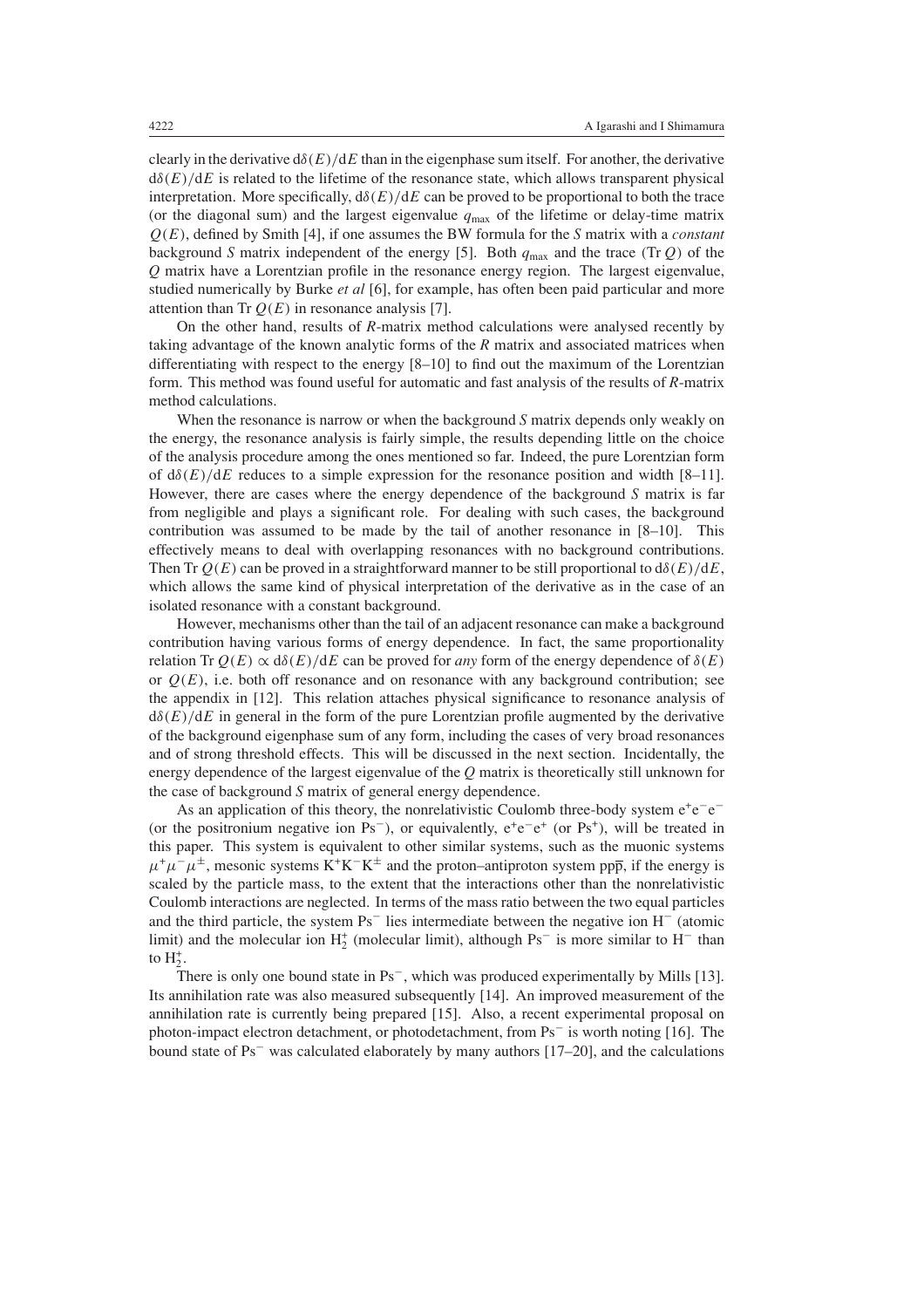were extended to resonance states. The complex-coordinate rotation method, which avoids scattering calculations and tries to obtain poles of the *S* matrix in the complex-energy plane, was applied extensively to Ps<sup>−</sup> resonances up to the threshold for the formation of Ps*(n* = 5*)* for the total angular momentum  $L \le 8$ , and up to the Ps( $n = 7$ ) threshold for  $L \le 2$ [21–28]. The Ps<sup>−</sup> resonance calculations by other methods are relatively fragmentary. Some are based on the hyperspherical coordinates; Botero and Greene [29] used an adiabatic treatment to investigate resonances lying near the  $Ps(n = 2)$  threshold. The close-coupling method in terms of the hyperspherical coordinates was applied by Zhou and Lin [30] to S-wave resonances and by Igarashi *et al* [31] to <sup>1</sup>P<sup>o</sup> resonances in relation to the photodetachment of Ps<sup>−</sup>. Toyota and Watanabe [32] applied a Siegert pseudostate method in terms of the hyperspherical elliptic coordinates to  ${}^{1}S$  resonances and antiresonances. For other theoretical studies, see [28, 33, 34] and references cited therein.

In the present work, we extend our previous hyperspherical close-coupling calculations to resonances in the partial waves  $0 \le L \le 5$  and associated with the Ps $(n = 2)$  and Ps $(n = 3)$ thresholds. The theory of the next section is applied for the determination of resonance parameters. The cross sections for electron scattering by Ps*(*1s*)* are also reported near the  $Ps(n = 2)$  threshold, where a rich resonance structure is clearly seen.

## **2. Time-delay matrix analysis**

In search of resonances, multichannel continuum-state calculations are carried out for varying total energy *E*. The asymptotic boundary condition may be either that for the scattering wavefunction or that for the final state of photoionization*/*photodetachment. The *S* matrix and the eigenphase sum  $\delta(E)$  are common to both boundary conditions. For *E* near the position  $E_r$  of an isolated resonance,  $\delta(E)$  is considered to follow the Breit–Wigner one-level formula

$$
\delta(E) = \delta^0(E) + \arctan\left(\frac{\Gamma/2}{E_r - E}\right)
$$
\n(1)

<span id="page-2-0"></span>approximately, where  $\Gamma$  is the total resonance width [2]. If the background eigenphase sum *δ*<sup>0</sup>(*E*) is almost constant, *δ*(*E*) increases by  $π/2$  between  $E = E_r - Γ/2$  and  $E_r + Γ/2$ , and nearly by  $\pi$  in a region of a width of several multiples of  $\Gamma$ .

<span id="page-2-2"></span>Equation [\(1\)](#page-2-0) may be fitted to the eigenphase sum  $\delta(E)$  obtained from multichannel continuum calculations. Thus the resonance parameters  $E_r$  and  $\Gamma$  are determined. In this fit, the slowly varying background eigenphase sum may be represented by a polynomial such as

$$
\delta^{0}(E) = C_0 + C_1 E + C_2 E^2,
$$
\n(2)

where  $C_i$  ( $i = 0, 1, 2$ ) are fitting parameters, although the quadratic term may often be negligible. This procedure suffices for most resonances lying far above the threshold of the opening of any new channel.

In a channel separating into a charged particle and a hydrogenlike atom, an asymptotic dipole potential  $\hbar^2 \alpha/(2MR^2)$  (including the centrifugal potential) can appear at large distances *R* between the two subsystems, *M* being the reduced mass between them [35]. This occurs because of the linear Stark effect due to degenerate sublevels of the hydrogenlike atom. If this dipole potential is overcritically attractive, namely, if  $\alpha < -1/4$ , then the eigenphase sum includes a term  $\delta^0_{\text{dip}}(E)$  that diverges logarithmically close to the threshold  $E_{\text{th}}$  for these sublevels [35–37],  $\delta^0_{\text{dip}}(E)$  satisfying a formula

<span id="page-2-1"></span>
$$
\tan \delta_{\text{dip}}^0(E) = -\coth(\pi \nu) \tan\{\nu \ln(E - E_{\text{th}}) + \chi\}, \qquad \nu \equiv \frac{(-1 - 4\alpha)^{1/2}}{4}
$$
\nwith an almost constant  $\chi$  for  $E \simeq E_{\text{th}}$ .

\n(3)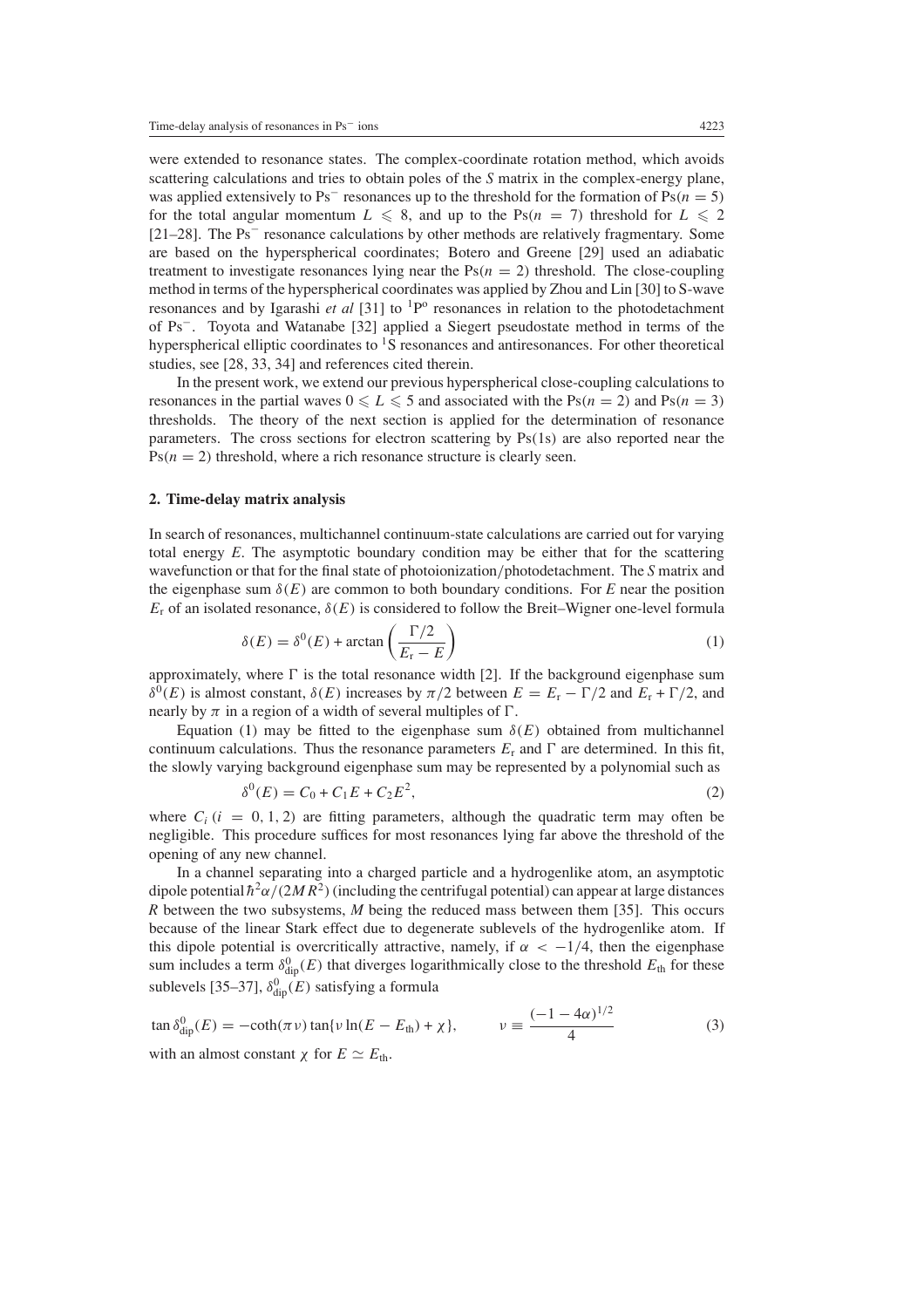<span id="page-3-0"></span>This formula reduces to a simple relation  $\delta_{\text{dip}}^0(E) \simeq -\nu \ln(E - E_{\text{th}}) - \chi$  for large  $|\alpha|$ , but [\(3\)](#page-2-1) is awkward in actual applications to a fitting procedure, in general. Instead, we have found, perhaps for the first time, that an expression

$$
C^{0}(E) = -C_{-1}\ln(E - E_{\text{th}}) + C_{0} + C_{1}E + C_{2}E^{2},
$$
\n(4)

or even without the last term, is convenient and useful for practical purposes of resonance fitting just above a threshold that produces an overcritical dipole potential. This form should be more reasonable than the one used in [38], which includes a term inversely proportional to  $E - E_{th}$ . Indeed, we have found that [\(4\)](#page-3-0) gives a better fit than the procedure of [38]. As the energy increases farther and farther from  $E_{th}$ , the logarithmic term becomes more and more slowly varying with the energy, thus making a simpler form [\(2\)](#page-2-2) accurate enough.

<span id="page-3-2"></span>An alternative, more useful fitting method is based on the lifetime matrix *Q(E)* defined by Smith [4] and often called the time-delay matrix in the later literature. This matrix is related to the *S* matrix by

$$
Q(E) = i\hbar S \frac{\mathrm{d}S^{\dagger}}{\mathrm{d}E} = -i\hbar \frac{\mathrm{d}S}{\mathrm{d}E} S^{\dagger} = Q^{\dagger}(E). \tag{5}
$$

Any diagonal element  $Q_{ii}(E)$  of  $Q(E)$  is real and has a significance of the average delay time in scattering starting from the initial channel *i*. In a similar way, any eigenvalue  $q_\alpha(E)$ of  $Q(E)$  may be interpreted as the average delay time in scattering starting from the artificial initial channel  $\alpha$  formed by that linear combination of the physical channels *i* that is defined in terms of the corresponding eigenvector  $\mathbf{c}_{\alpha}(E)$ .

Smith [4] conjectured that a large eigenvalue of the *Q* matrix should be identified with the exponential decay time of a long-lived metastable state represented by the corresponding eigenvector. Later, an illuminating result was obtained [5] on the assumption of the Breit– Wigner one-level formula [1]

$$
S_{ij} = \exp\{i(\phi_i + \phi_j)\} \left( \delta_{ij} - \frac{i\Gamma_i^{1/2} \Gamma_j^{1/2}}{E - E_r + i\Gamma/2} \right), \qquad \Gamma \equiv \sum_i \Gamma_i \tag{6}
$$

<span id="page-3-1"></span>for *S* matrix elements with constant background phases  $\phi_i$  and  $\phi_j$ , and constant partial widths  $\Gamma_i$  and  $\Gamma_j$ ; only one of the eigenvalues, say  $q_1(E)$ , of the *Q* matrix is different from zero, and it shows the Lorentzian profile

$$
q_1(E) = \sum_{\alpha} q_{\alpha}(E) = \text{Tr } Q(E) = \frac{\hbar \Gamma}{(E - E_r)^2 + (\Gamma/2)^2}.
$$
 (7)

on and

Each diagonal element  $Q_{ii}(E)$  is equal to Tr  $Q(E)$  multiplied by a factor  $\Gamma_i/\Gamma$ . Equation [\(7\)](#page-3-1) is exactly the derivative of [\(1\)](#page-2-0) times  $2\hbar$  if the background eigenphase sum  $\delta^0$  is independent of the energy  $E$ . Smith [4] had derived this Lorentzian form for the single-channel  $Q(E)$  in a resonance region.

Such a Lorentzian peak would stand out more conspicuously against the background than the increase in the eigenphase sum. In the light of [\(7\)](#page-3-1), therefore, either the largest eigenvalue  $q_{\text{max}}(E)$  of  $Q(E)$  [7] or Tr  $Q(E)$  (or  $2hd\delta/dE$ ) [8–10] may be used to locate resonances and to fit [\(7\)](#page-3-1) to calculated data for the determination of the resonance parameters. At this stage, no preference between the use of  $q_{\text{max}}(E)$  and of Tr  $Q(E)$  to the other seems to be supported theoretically.

<span id="page-3-3"></span>For proving the relation

$$
\operatorname{Tr} Q(E) = 2\hbar \frac{\mathrm{d}\delta(E)}{\mathrm{d}E},\tag{8}
$$

the assumption of the Breit–Wigner formula with a constant background is unnecessary. In fact, this general theorem was proved for *any functional form* of  $\delta(E)$  or Tr  $Q(E)$ , that is,

*δ*0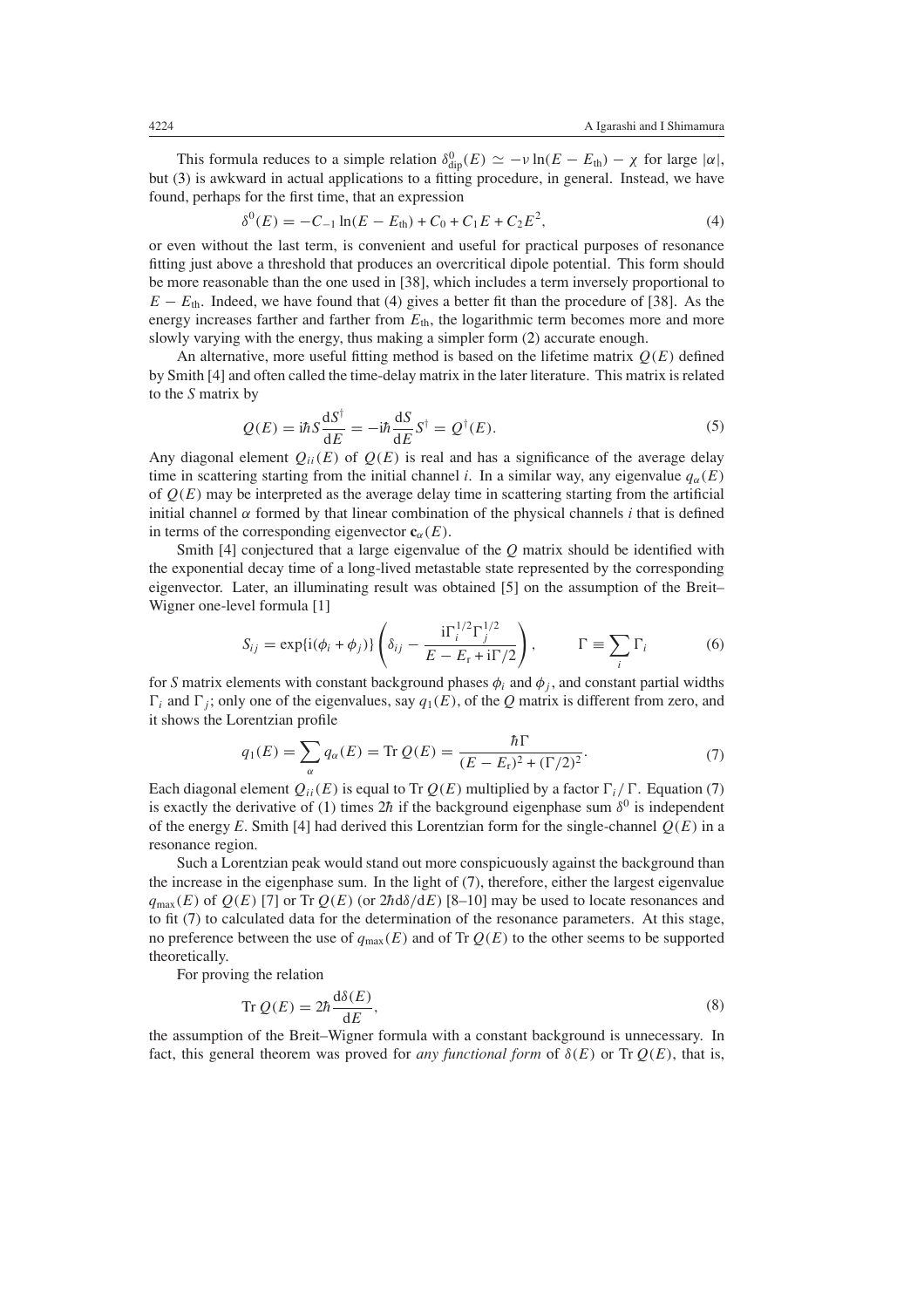<span id="page-4-0"></span>by assuming no particular form of the interaction or even the kind of the process. The only necessary assumptions were that the matrices  $S(E)$  and  $dS/dE$  exist and that  $Q(E)$  be written as [\(5\)](#page-3-2) (see [12]). Because equation [\(8\)](#page-3-3) was proved for arbitrary *δ(E)*, a resonance formula

$$
\operatorname{Tr} Q(E) = \frac{\hbar \Gamma}{(E - E_r)^2 + (\Gamma/2)^2} + 2\hbar \frac{\mathrm{d}\delta^0(E)}{\mathrm{d}E} \tag{9}
$$

<span id="page-4-1"></span>follows from [\(1\)](#page-2-0) for the background eigenphase sum  $\delta^{0}(E)$  of any energy dependence. A both practically and physically reasonable fitting formula follows from [\(4\)](#page-3-0) as

$$
\frac{d\delta}{dE} = \frac{\Gamma/2}{(E - E_r)^2 + (\Gamma/2)^2} - \frac{C_{-1}}{E - E_{th}} + C_1 + 2C_2E
$$
(10)

just above a threshold  $E_{th}$  associated with an overcritical dipole potential, the term inversely proportional to  $E - E$ <sub>th</sub> being unnecessary otherwise. The last term,  $2C_2E$ , is often negligible. The second or nonresonance term in [\(9\)](#page-4-0) can sometimes even dominate over the first or resonance term, as found in [12] and as illustrated in section 4.2 of the present paper.

It is to be noted here that the width and the height of the Lorentzian profile in [\(9\)](#page-4-0) or [\(10\)](#page-4-1) cannot be made independent of each other if the *S* matrix is required to have a simple pole at  $E = E_r - i\Gamma/2$  and also to be unitary and symmetric at the same time. The width and the height must be consistent with each other. This fact may be used for error check in numerical calculations.

We have found no simple relation satisfied by the largest eigenvalue  $q_{\text{max}}(E)$  alone, in general. In other words, there seems to be no theoretical guarantee that no other eigenvalues share a part of the whole Lorentzian contribution to Tr  $Q(E)$ , or that  $q_{\text{max}}(E)$  may be decomposed into the Lorentzian profile and a term with known approximate functional form. In particular, we know of no appropriate fitting formula for  $q_{\text{max}}(E)$  near a threshold in the presence of an overcritical dipole field. On the other hand, the examination of numerical examples from actual applications reveals an outstanding aspect of this eigenvalue; see section 4.2.

A remark is due here on the resonance analysis of photoionization. A resonance formula for the photoionization cross section is sometimes used for fitting to extract resonance parameters. However, there can be many resonances that fail to manifest themselves clearly in the cross section for photoionization of a particular initial bound state. The eigenphase-sum derivative for the final state of photoionization*/*photodetachment would be much more useful for the purpose of resonance analysis. Much less resonances would be missed in this way than by studying the cross section structure. Also, the fitting can often be numerically more accurate if the eigenphase-sum derivative is used.

## **3. Hyperspherical close-coupling theory**

#### *3.1. Coupled equations*

The hyperspherical close-coupling (HSCC) method for the system Ps<sup>−</sup> is described in some detail in [31], and only a brief explanation suffices here. First, two sets of Jacobi coordinates  $(\mathbf{r}_i, \mathbf{R}_i)$   $(i = 1, 2)$  are defined;  $\mathbf{r}_i$  is the position vector of the *i*th electron from the positron, and  $\bf{R}_i$  the relative-distance vector from the centre of mass of the electron–positron pair to the other electron. The hyper-radius  $\rho$  for Ps<sup>-</sup> is defined by

$$
\rho^2 = \frac{2}{3}R_i^2 + \frac{1}{2}r_i^2,\tag{11}
$$

which actually results in the same  $\rho$  for both  $i = 1$  and 2. All the other five coordinates, denoted collectively by  $\Omega$ , are angular coordinates called hyperangles, each of which runs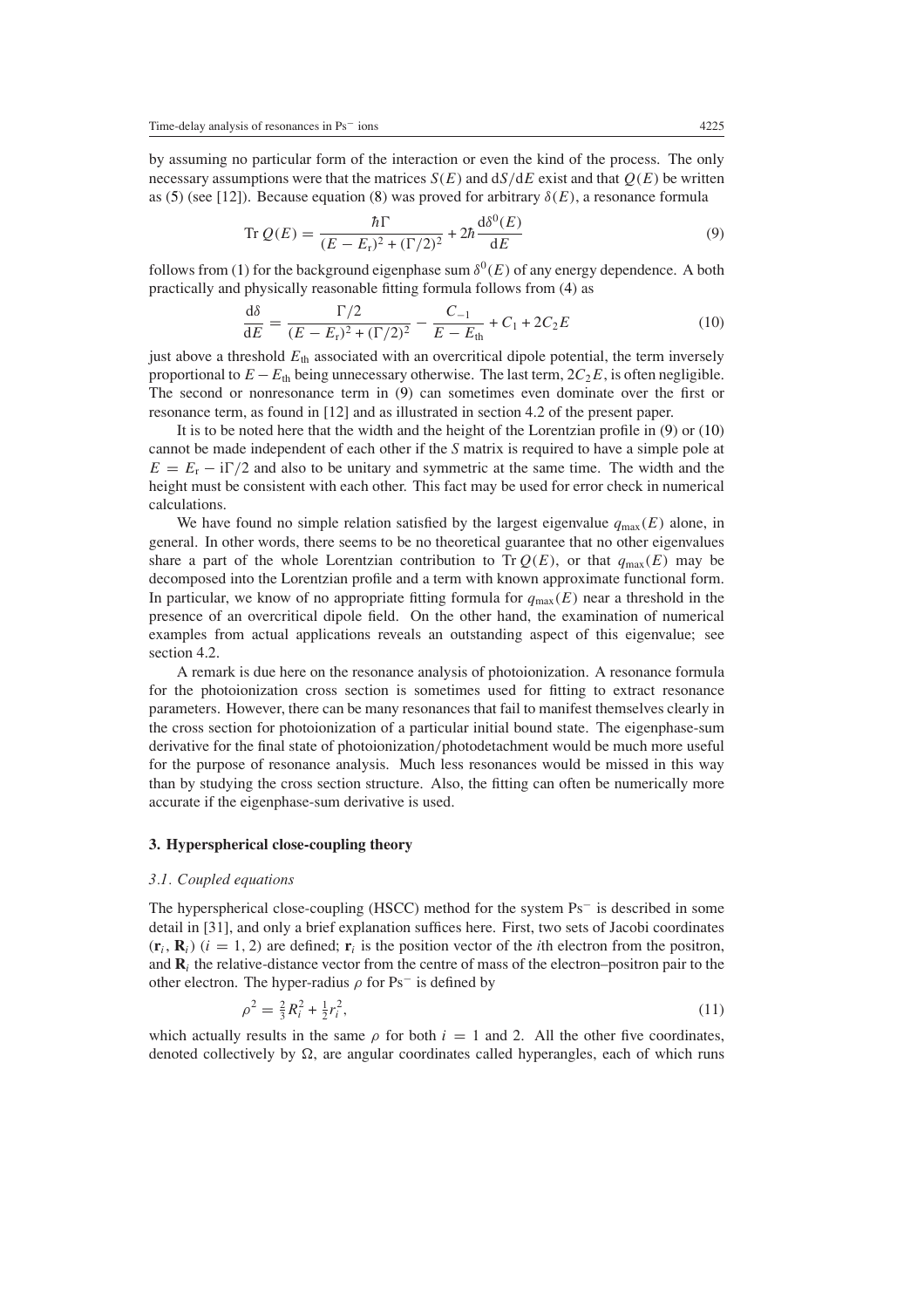over a finite region. The hyper-radius runs over a semi-infinite region, and it becomes large when any of the three particles lies far from the rest of the system.

<span id="page-5-0"></span>The total Hamiltonian is written in the hyperspherical coordinates  $(\rho, \Omega)$  as

$$
H = -\frac{\hbar^2}{2m_e} \left( \frac{\mathrm{d}^2}{\mathrm{d}\rho^2} + \frac{5}{\rho} \frac{\mathrm{d}}{\mathrm{d}\rho} \right) + h_{\text{ad}}(\Omega; \rho).
$$
 (12)

Here,  $m_e$  is the electron mass and  $h_{ad}$  is the part of the Hamiltonian adiabatic in  $\rho$  and includes  $\rho$  as the adiabatic parameter. The adiabatic channel functions  $\{\varphi_i\}$  are defined by

$$
h_{\text{ad}}(\Omega; \rho)\varphi_i(\Omega; \rho) = U_i(\rho)\varphi_i(\Omega; \rho), \qquad (13)
$$

where the eigenvalues  ${U_i(\rho)}$  are the adiabatic potentials. The total wavefunction is expanded as

$$
\Psi(\rho,\Omega) = \sum_{i} \rho^{-5/2} F_i(\rho) \varphi_i(\Omega;\rho)
$$
\n(14)

in terms of  $\{\varphi_i\}$ . Then the radial functions  $\{F_i(\rho)\}$  satisfy the HSCC equations

$$
\left(-\frac{\hbar^2}{2m_e}\frac{\mathrm{d}^2}{\mathrm{d}\rho^2} + U_i(\rho) - E\right)F_i(\rho) + \sum_j V_{ij}(\rho)F_j(\rho) = 0\tag{15}
$$

coupled by the nonadiabatic potential  $V_{ij}$ , which follows from the differential operators in [\(12\)](#page-5-0). These coupled differential equations are solved up to sufficiently large values of hyperradius  $\rho$ , where the wavefunctions are matched to the scattering asymptotic forms in the Jacobi coordinates to extract the reactance matrix, and hence the scattering matrix *S(E)*. The scattering asymptotic forms involve the dipole states explicitly, so that the sometimes crucial effects of the long-range dipole potentials are automatically taken into account up to infinitely large distances.

The time-delay matrix  $Q(E)$  has been calculated using [\(5\)](#page-3-2), in which the *S* matrix elements have been fitted to cubic spline functions for the purpose of differentiation with respect to the energy  $E$ . The eigenvalues of the complex  $Q(E)$  matrix have been calculated by using the complex QR method.

In the present calculations, we have coupled all the hyperspherical channels associated with the asymptotic limit  $e^-$  + Ps(*n*) with  $n = 1$  through 4. This guarantees the convergence of the resonance parameters for those resonances lying near the  $Ps(n = 2)$  and  $Ps(n = 3)$ thresholds. In some cases the convergence was confirmed by carrying out an elaborate calculation including all channels up to  $n = 5$ .

One of the advantages of the HSCC method is that nonlocal potentials are completely absent in the scattering equations even though the electron exchange effects are automatically taken account of. This saves much of the computation time compared with solving coupled integro-differential equations in the conventional close-coupling method in the Jacobi coordinates. The HSCC method has proved to be a powerful tool to study resonance states of many three-body systems [39]. The adiabatic hyperspherical potentials already provide transparent visual information on the existence and the mechanisms of resonances, in contrast to the complex-coordinate rotation method, for example. The cross sections and resonance parameters converge rapidly as the number of coupled channels is increased.

#### *3.2. Adiabatic potentials and Feshbach resonances*

Resonance states, either Feshbach-type or shape resonances, are normally supported by a particular adiabatic hyperspherical potential curve, or a diabatic potential if there is an avoided crossing between adiabatic potentials. Therefore, they are conveniently assigned in relation to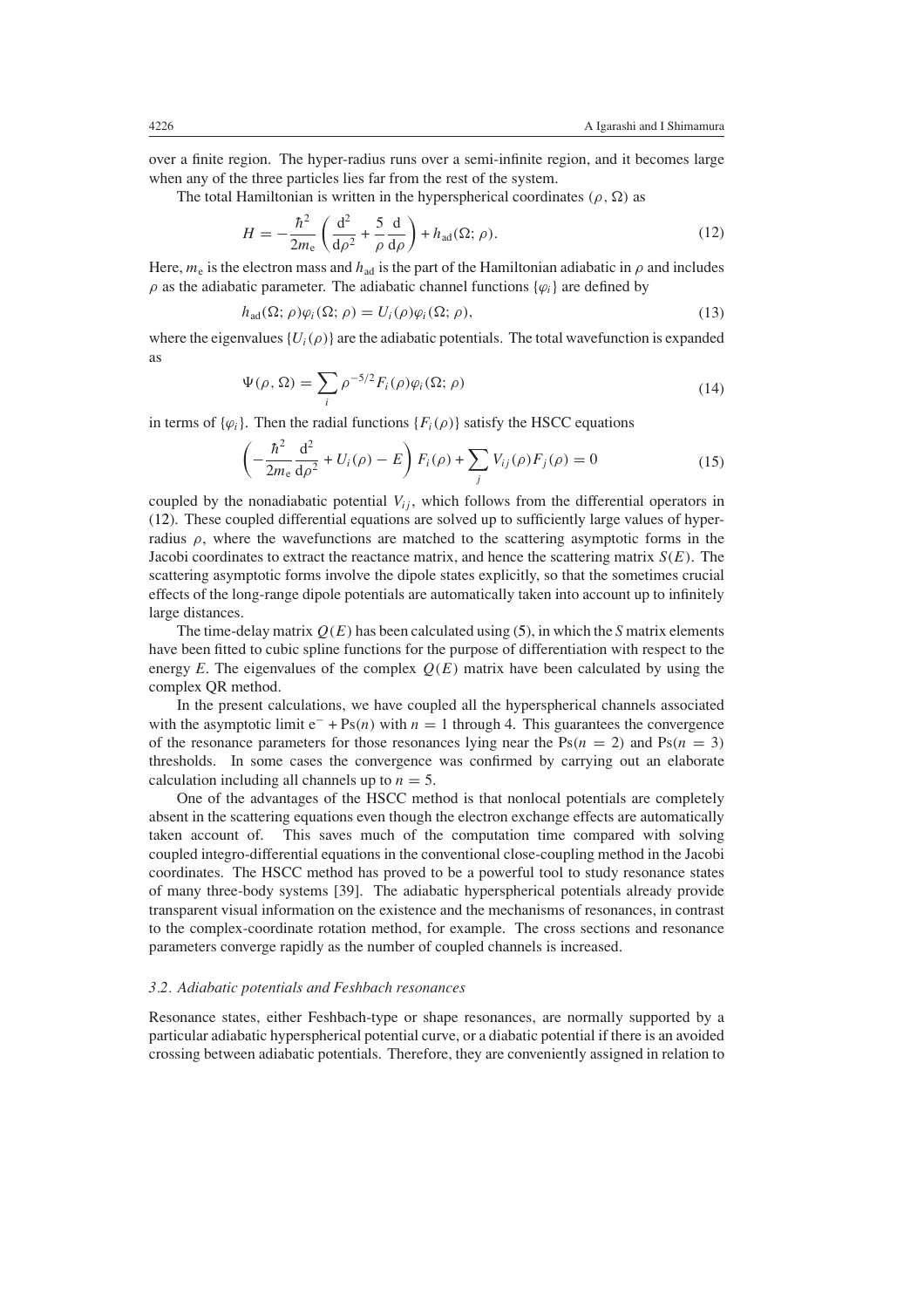| wave L. The channels with a line do not exist since $L < I$ for them. |                                         |          |                 |          |          |        |
|-----------------------------------------------------------------------|-----------------------------------------|----------|-----------------|----------|----------|--------|
| n(K, T)                                                               | $L = 0$ $L = 1$ $L = 2$ $L = 3$ $L = 4$ |          |                 |          |          | $L=5$  |
| 2(1, 0)                                                               | $-7.062$                                | $-5.544$ | $-2.434$        | 2.370    | 8.958    | 17.399 |
| 2(0, 1)                                                               | <b>Contract Contract Contract</b>       | 2.000    | 6.000           | 12.000   | 20.000   | 30.000 |
| 3(2, 0)                                                               | $-22.15$                                |          | $-20.71 -17.80$ | $-13.37$ | $-7.372$ | 0.2731 |
| 3(1, 1)                                                               | $\overline{\phantom{0}}$                | $-8.166$ | $-4.945$        | 0.000    | 6.743    | 15.34  |
| 3(0, 0)                                                               | 3.972                                   | 5.765    | 4.214           | 10.46    | 18.69    | 28.90  |
| 3(0, 2)                                                               |                                         |          | 9.410           | 14.99    | 22.57    | 32.18  |

**Table 1.** The strength  $\alpha$  of the asymptotic dipole potential in each  $n(K, T)$  channel for partial wave *L*. The channels with a line do not exist since  $L < T$  for them.

the associated channel. The channels or the potential curves are labelled as  ${}^{2S+1}L^{\Pi}n(K, T)^A$ in terms of the total spin  $(S)$  and orbital  $(L)$  angular momenta, the parity  $\Pi$  and the correlation quantum numbers *K, T* and *A* after [40, 41].

The quantum number A, introduced by Lin, takes a value 0 or  $\pm 1$ , and is specified by a superscript 0 or  $\pm$  [41, 42]. For doubly excited resonance states of He and H<sup>-</sup> with  $A = \pm 1$ , the spectral regularity is characteristic of the rotor-vibrator spectra of linear triatomic molecules, although truncated. The quantum number *T* is for the projection of the total orbital angular momentum onto the interelectronic axis, and hence, it naturally follows that  $T \leq L$ , provided that *T* is a fairly good quantum number. An upper limit of *L*, namely,

$$
L \leqslant K + n - 1 \tag{16}
$$

<span id="page-6-1"></span>was found empirically for H<sup>−</sup>. It was explained for the truncated rotor series, and hence, for  $A = \pm$ , in terms of shell-model wavefunctions [42].

As was explained just above [\(3\)](#page-2-1), the asymptotic interaction between a charged particle and an excited neutral hydrogenlike atom is dominated by a dipole potential  $\hbar^2 \alpha/(2MR^2)$ . Analytic expressions for the constant  $\alpha$  for the three channels with  $n = 2$  are given in [43] for any combination of the masses of the three particles in the system and for any value of *L*. For Ps<sup>−</sup>, they reduce to formulae

$$
\alpha_0 = L(L+1),\tag{17}
$$

$$
\alpha_{\pm} = L^2 + L + 1 \pm [(2L + 1)^2 + 64]^{1/2}.
$$

<span id="page-6-0"></span>Some numerical values of  $\alpha$  are tabulated in table 1 for channels dissociating asymptotically into  $e^-$  + Ps(*n* = 2) or  $e^-$  + Ps(*n* = 3). They depend on *n*, *K*, *T* and *L*, but not on *S*,  $\Pi$  or *A*.

If  $\alpha < -1/4$ , the attractive asymptotic dipole potential supports an infinite series of bound states just below the  $Ps(n)$  threshold. These bound states turn into Feshbach resonances when coupled with open channels [35]. According to [\(17\)](#page-6-0), only one of the three potentials (or of the two potentials for the S wave) associated with the  $Ps(n = 2)$  threshold, which turns out to be the  $n(K, T) = 2(1, 0)$  potential, may have an asymptotically attractive dipole potential. The condition for the existence of an infinite series of Feshbach resonances in Ps<sup>−</sup> reads as  $(4L^2 + 12L + 9)(4L^2 - 4L + 1) < 32^2$  [43], which is satisfied only by  $L = 0$ , 1 and 2. This is consistent with table 1, which predicts an infinite series for the partial waves  $L = 0$ , 1 and 2 with  $n(K, T) = 2(1, 0)$ . This table predicts an infinite series also for  $L = 0, 1, 2, 3$  and 4 with 3*(*2*,* 0*)* and for *L* = 1 and 2 with 3*(*1*,* 1*)*. These infinite series for Ps<sup>−</sup> are seen to be consistent with the empirical rule [\(16\)](#page-6-1) found for H<sup>−</sup>.

The Feshbach series become finite if the sublevel splittings due to the fine structure and the Lamb shift are taken account of. These effects are completely neglected in the present work.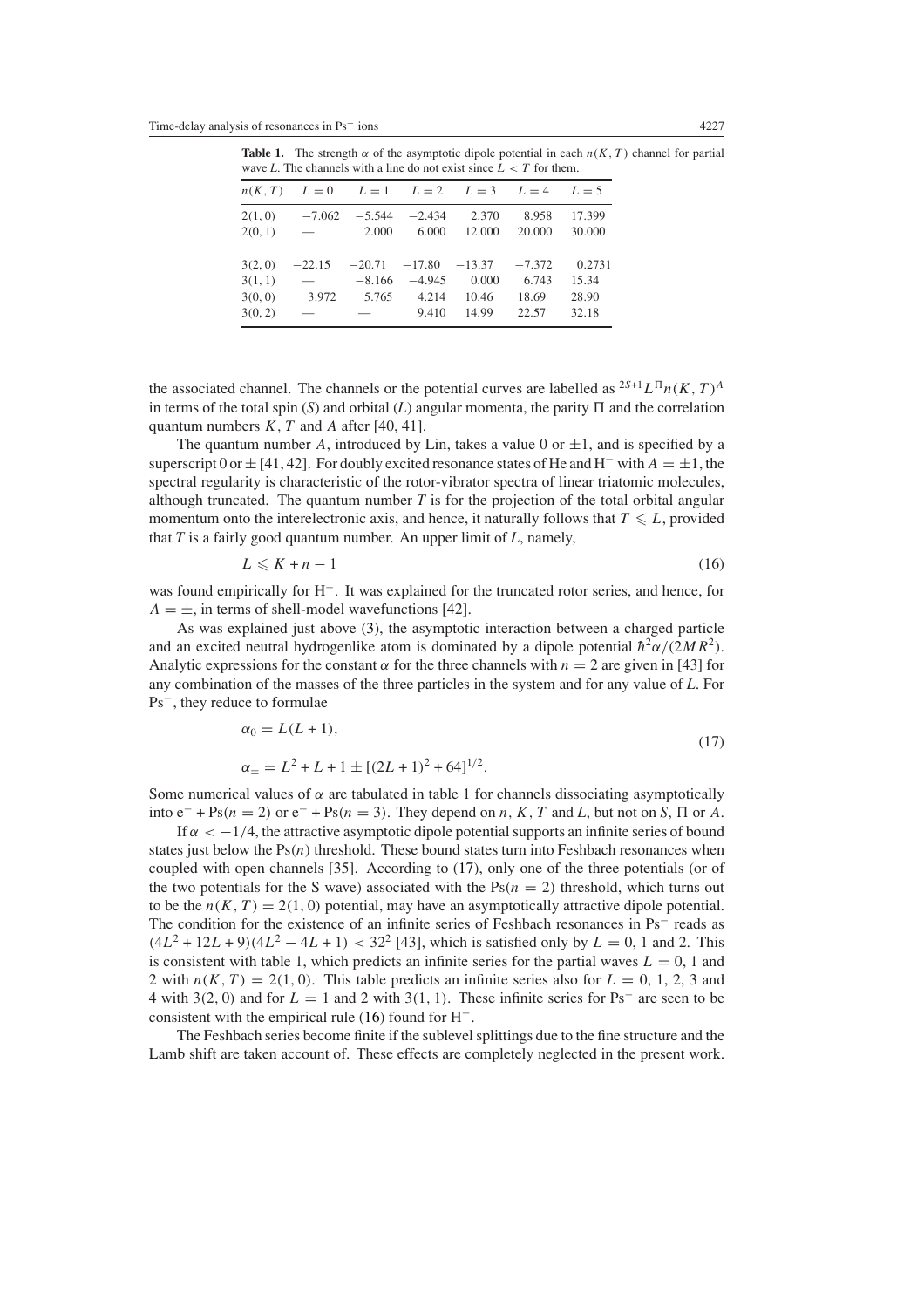

**Figure 1.** Gerade  $[\Pi(-1)^S = +1]$  hyperspherical adiabatic potential curves converging asymptotically to the Ps( $n = 3$ ) threshold. (a) Left column: normal parity states <sup>1</sup>S<sup>e</sup>, <sup>3</sup>P<sup>o</sup>, <sup>1</sup>D<sup>e</sup>, <sup>3</sup>F<sup>o</sup>, <sup>1</sup>G<sup>e</sup> and <sup>3</sup>H<sup>o</sup>. (b) Right column: abnormal parity states <sup>1</sup>P<sup>e</sup>, <sup>3</sup>D<sup>o</sup>, <sup>1</sup>F<sup>e</sup>, <sup>3</sup>G<sup>o</sup> and <sup>1</sup>H<sup>e</sup>. Each adiabatic potential, or diabatic potential when adiabatic potentials have an avoided crossing, is labelled by the correlation quantum numbers  $(K, T)^A$ .

Incidentally, there may be a finite number of resonances even for a channel with  $\alpha \geq -1/4$ , if the potential is strongly attractive enough in the inner region.

Figure 1 shows gerade  $[\Pi(-1)]^S = +1$ ] hyperspherical potential curves converging asymptotically to the Ps( $n = 3$ ) threshold, and figure 2 shows ungerade  $[\Pi(-1)^S = -1]$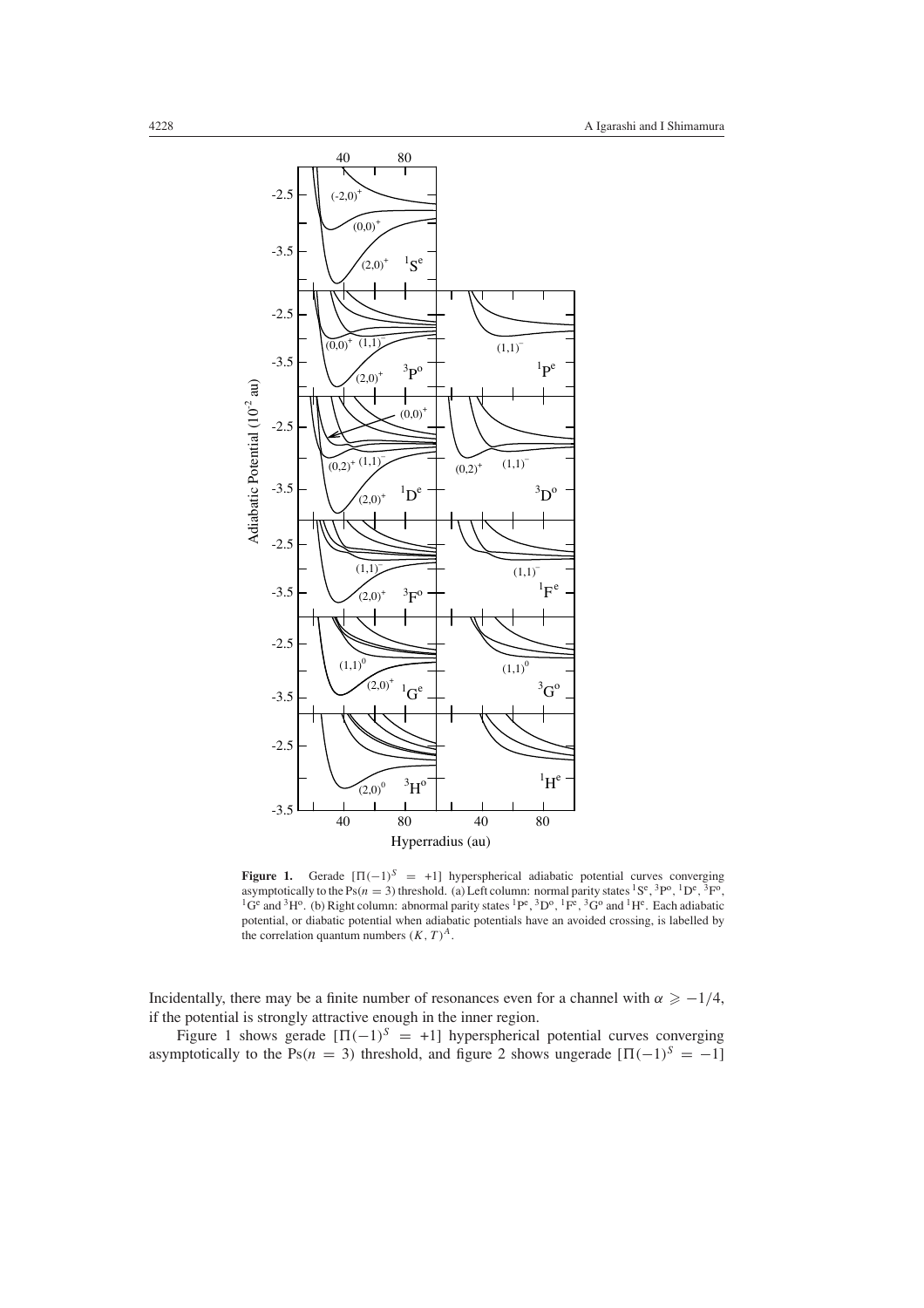

**Figure 2.** Ungerade  $[\Pi(-1)^S = -1]$  hyperspherical adiabatic potential curves converging asymptotically to the Ps $(n = 3)$  threshold. (a) Left column: normal parity states  ${}^{3}S^{e}$ ,  ${}^{1}P^{o}$ ,  ${}^{3}D^{e}$ ,  ${}^{1}F^{o}$ , <sup>3</sup>G<sup>e</sup> and <sup>1</sup>H<sup>o</sup>. (b) Right column: abnormal parity states <sup>3</sup>P<sup>e</sup>, <sup>1</sup>D<sup>o</sup>, <sup>3</sup>F<sup>e</sup>, <sup>1</sup>G<sup>o</sup> and <sup>3</sup>H<sup>e</sup>. See the caption to figure 1 for further explanation.

potentials converging to the same threshold. Those converging to the  $Ps(n = 2)$  threshold are found, for example, in [29, 42]. The adiabatic potentials in figures 1 and 2, or diabatic potentials when avoided crossings occur between adiabatic potentials, are identified by the correlation quantum numbers  $(K, T)^A$ . The potentials that have common  $(K, T)^A$  but different symmetries are seen to be similar and are shifted upwards with the increase of *L*. Therefore, the resonances supported by these potentials are expected to be shifted upwards with the increase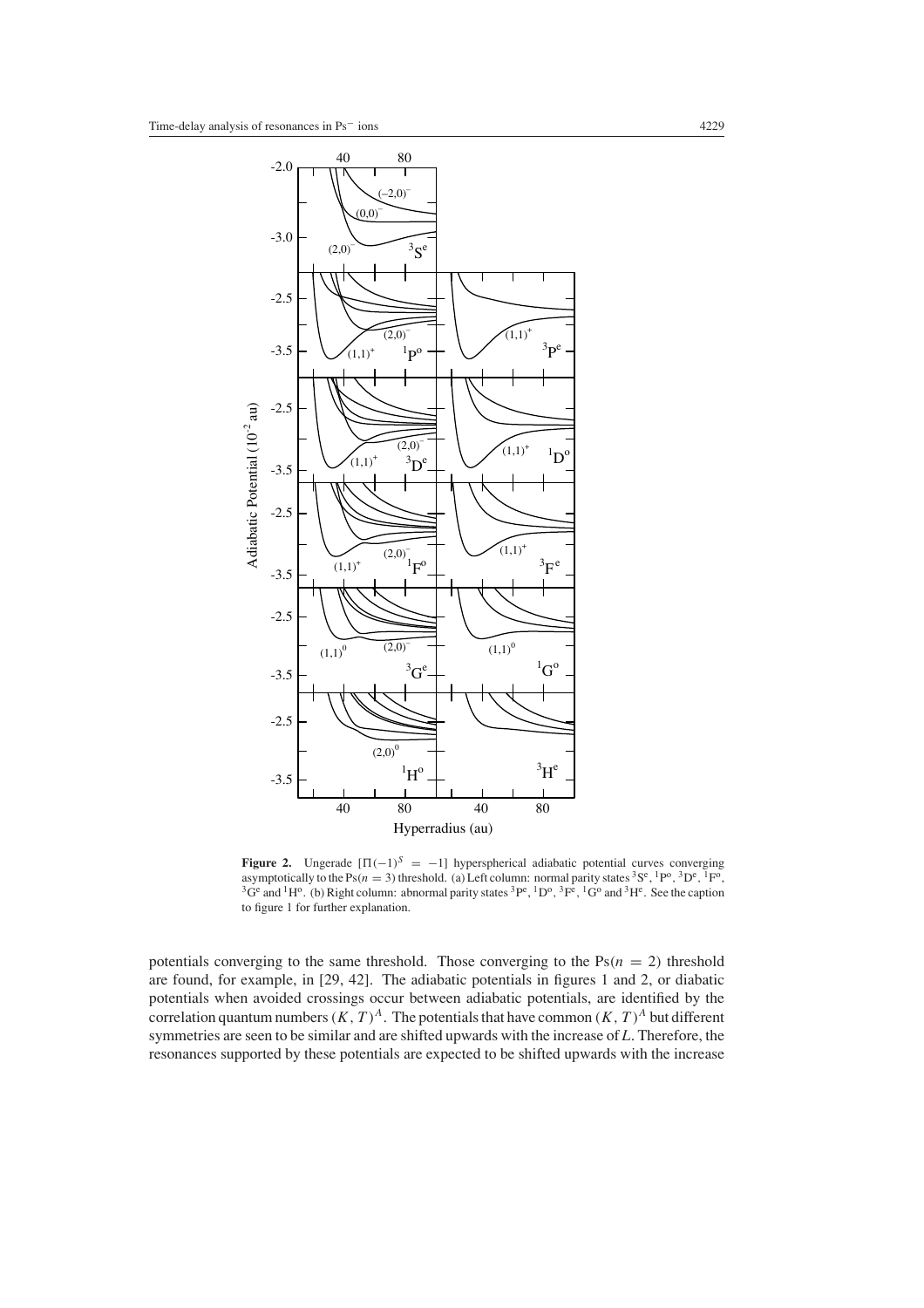| $-1, 1$                            |                                                        |                                                                                                              |                                                                                                          |  |
|------------------------------------|--------------------------------------------------------|--------------------------------------------------------------------------------------------------------------|----------------------------------------------------------------------------------------------------------|--|
| Symmetry                           | Label                                                  | Present HSCC<br>$(E_{r}, \Gamma)$                                                                            | Complex rotation<br>$(E_r, \Gamma)$                                                                      |  |
| $1$ Se                             | $2(1,0)^+$<br>$2(1,0)^+$<br>$2(1,0)^+$                 | $(-7.6029[-2], 4.3[-5])$<br>$(-6.3646[-2], 8.6[-6])$<br>$(-6.2601[-2], 7.5[-7])$                             | $(-7.6030[-2], 4.3[-5])^{\text{a}}$<br>$(-6.3650[-2], 8.7[-6])^a$<br>$(-6.2601[-2], 1.2[-6])^{\text{a}}$ |  |
| $3$ Se<br>1p0                      | $2(1,0)^{-}$<br>$2(1,0)^{-}$<br>$2(1,0)^{-}$           | $(-6.3537[-2], 3.1[-9])$<br>$(-6.3155[-2], 9.2[-7])$<br>$(-6.2543[-2], 2.5[-7])$                             | $(-6.3530[-2], 5[-6])^{\text{a}}$<br>$(-6.3156[-2], 1[-6])^b$                                            |  |
| 3p0                                | $*2(0, 1)^+$<br>$2(1,0)^+$<br>$2(1,0)^+$               | $(-6.2180[-2], 4.7[-4])$<br>$(-7.3327[-2], 1.3[-4])$<br>$(-6.3095[-2], 1.6[-5])$                             | $(-6.2170[-2], 4.5[-4])^b$<br>$(-7.3327[-2], 1.28[-4])^b$<br>$(-6.3097[-2], 1.6[-5])^b$                  |  |
| $3p$ e<br>$1\mathrm{D}^\mathrm{e}$ | $2(1,0)^+$<br>$*2(0, 1)^+$<br>$2(1,0)^+$<br>$2(1,0)^+$ | $(-6.2538[-2], 1.0[-6])$<br>$(-6.2199[-2], 2.9[-4])$<br>$(-6.7911[-2], 1.8[-6])$<br>$(-6.2545[-2], 2.3[-8])$ | $(-6.2200[-2], 2.7[-4])^c$<br>$(-6.7913[-2], 2[-6])^d$                                                   |  |
| 3D <sup>e</sup><br>3F <sub>0</sub> | $2(1,0)^{-}$<br>$*2(1,0)^0$                            | $(-6.2588[-2], 2.3[-9])$<br>$(-6.2140[-2], 3.7[-4])$                                                         | $(-6.2588[-2], 6.4[-6])^d$                                                                               |  |

**Table 2.** Energies  $E_r$  and widths  $\Gamma$  (in au) of Ps<sup>-</sup> resonances associated with the Ps( $n = 2$ ) threshold at  $E_{\text{th}} = -0.0625$  au. The labels for shape resonances are preceded by an asterisk.  $x[y] = x \times 10^{y}$ 

<sup>a</sup> Reference [21].

<sup>b</sup> Reference [22].

<sup>c</sup> Reference [23].

<sup>d</sup> Reference [24].

of *L*. Those potentials that have common  $(K, T)^A$  and *L* but different *S* and  $\Pi$  are quite close to each other. Indeed, every potential in the right column of figure 1 or of figure 2 would be indistinguishable from an adiabatic or a diabatic potential curve in the left column if both columns were brought on top of each other. From this observation follows the expectation that resonances supported by these potentials are almost degenerate in  $S$  and  $\Pi$  but are shifted upwards with the increase of *L*.

### **4. Results**

#### *4.1. Resonances near the*  $Ps(n = 2)$  *threshold*

Table 2 summarizes the resonance parameters resulting from the analysis of the present HSCC eigenphase-sum derivative  $d\delta/dE$  calculated at energies close to the  $Ps(n = 2)$  threshold. Comparison is made with the results of the complex-coordinate rotation (CCR) calculations by Ho and Bhatia [21–24]. Some members of the infinite series of S-, P- and D-wave  $2(1, 0)$ <sup> $\pm$ </sup>-channel Feshbach resonances are found in the table.

Most resonance parameters agree well between the present HSCC calculations and the CCR calculations; the only exceptions are the  $2(1, 0)^-$  resonances of <sup>3</sup>S<sup>e</sup> and <sup>3</sup>D<sup>e</sup> symmetries, for which the present widths of  $3 \times 10^{-9}$  au and  $2 \times 10^{-9}$  au are seen to be much narrower than the CCR widths of  $5 \times 10^{-6}$  au [21] and  $6 \times 10^{-6}$  au [24]. The reason for this disagreement is still unknown. The <sup>3</sup>S<sup>e</sup> widths of  $3 \times 10^{-9}$  au by Papp *et al* [33] and  $2 \times 10^{-9}$  au by Suzuki and Usukura [34] happen to be closer to the present results.

A shape resonance supported by the  ${}^{3}F^{o}2(1, 0)^{0}$  potential is found just above the Ps( $n = 2$ ) threshold, perhaps for the first time. This resonance violates the empirical rule [\(16\)](#page-6-1) for H<sup>−</sup>, although it may not be too surprising since it is an  $A = 0$  resonance; no resonance in H<sup>−</sup> with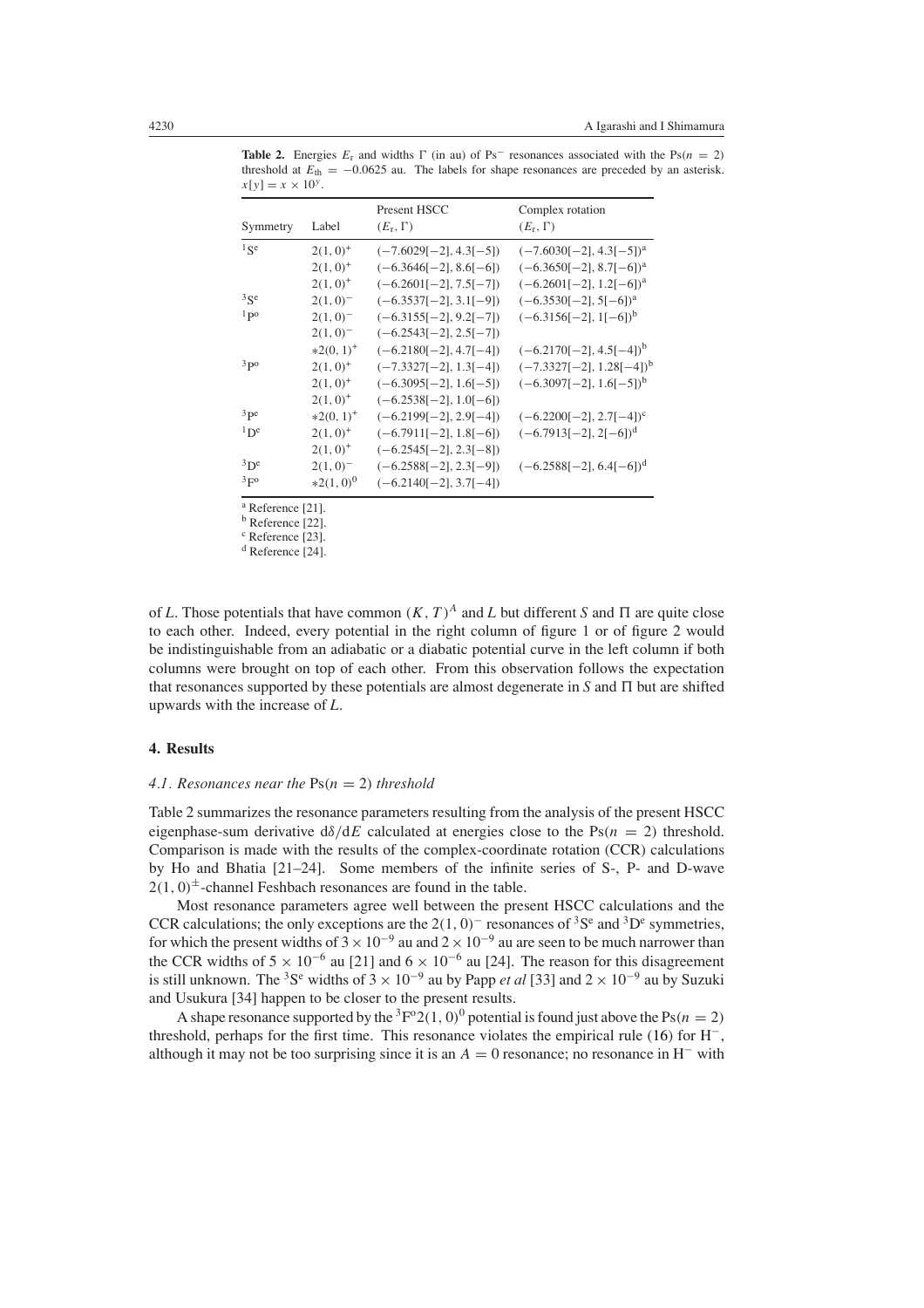$L \geq 3$  have been found close to the  $H(n = 2)$  threshold, anyway, as far as we are aware. For Ps<sup>−</sup> the present calculations detect no resonances beyond  $L = 3$  near the Ps $(n = 2)$  threshold.

 $Ps^{-}$  shape resonances are also seen in the 2 $(0, 1)^{+}$  channels of symmetries <sup>1</sup>P<sup>o</sup> and <sup>3</sup>P<sup>e</sup>. The latter resonance corresponds to the bound state of H<sup>−</sup>*(*3Pe *)*, which is pushed up for Ps<sup>−</sup> to above the  $n = 2$  threshold due to the mass effect [29, 42].

### 4.2. Resonances near the  $Ps(n = 3)$  threshold

The resonance parameters extracted from the eigenphase-sum derivative near the  $Ps(n = 3)$ threshold are summarized in table 3 for gerade states and in table 4 for ungerade states. Among these resonances, some belong to the  $3(2, 0)^{\pm}$  infinite series of Feshbach resonances with  $L = 0 - 4$  and others to the 3(1, 1)<sup>±</sup> infinite series with  $L = 1$  and 2. Tables 3 and 4 also include many other Feshbach and shape resonances, which are independent of any infinite series.

It has been noted at the end of section 3.2 that potentials in figures 1 and 2 having common  $(K, T)^A$  and *L* but different *S* and  $\Pi$  are practically indistinguishable from each other, probably resulting in pairs of resonances almost degenerate in *S* and . Indeed, such almost degenerate pairs are found; P 3*(*1*,* 1*)*<sup>−</sup>*,* D 3*(*1*,* 1*)*<sup>−</sup> and D 3*(*0*,* 2*)*<sup>+</sup> gerade pairs of resonances in table 3, and three P 3(1, 1)<sup>+</sup> pairs, two D 3(1, 1)<sup>+</sup> pairs and one F 3(1, 1)<sup>+</sup> pair of ungerade resonances in table 4.

The resonance parameters in tables 3 and 4 are generally in good agreement with those of the CCR method, except for the <sup>1</sup>S<sup>e</sup> 3(0, 0)<sup>+</sup> resonance and the second <sup>3</sup>D<sup>e</sup> 3(2*,* 0)<sup>−</sup> resonance, for which the HSCC widths are narrower than the CCR values by nearly an order of magnitude.

The <sup>1</sup>S<sup>e</sup> 3(0, 0)<sup>+</sup> and <sup>1</sup>D<sup>e</sup> 3(0, 2)<sup>+</sup> shape resonances correspond to Feshbach resonances in H<sup>−</sup> below the H( $n = 3$ ) threshold. These H<sup>−</sup> resonances are pushed up for Ps<sup>−</sup> to above the  $n = 3$  threshold due to the mass effect [26, 42].

The <sup>3</sup>H<sup>o</sup> 3(2*,* 0)<sup>0</sup> ( $L = 5$ ) Feshbach resonance, found here for the first time for Ps<sup>−</sup> violates the empirical rule [\(16\)](#page-6-1) for H<sup>-</sup>. It is an  $A = 0$  resonance just as the Ps<sup>-3</sup>F<sup>o</sup> 2(1*,* 0)<sup>0</sup> shape resonance violating [\(16\)](#page-6-1). No H<sup>−</sup> resonances beyond  $L = 4$  and near the H(n = 3) threshold seems to have been reported in the literature. The increase in the number of resonances in Ps<sup>−</sup> compared with H<sup>−</sup> clearly reflects the fact that Ps<sup>−</sup> lies intermediate between the atomic limit  $H^-$  and the molecular limit  $H_2^+$ .

A group of shape resonances of symmetries  ${}^{1}S^{e}$ ,  ${}^{3}P^{o}$  and  ${}^{1}D^{e}$  in table 3 deserves special attention. The CCR method predicted these resonances, but the HSCC eigenphase sum  $\delta(E)$ fails to show a typical full-resonance structure; see figure 3. The  ${}^{1}S^{e}$  eigenphase sum increases rapidly, as in a typical resonance, although only by a little more than 1 rad. For  ${}^{3}P^{o}$  and  ${}^{1}D^{e}$ , the eigenphase sum  $\delta(E)$  decreases monotonically, indicating a negative average delay time or that the average collision time is shorter than in the absence of the projectile–target interaction. This is evidently due to the extremely strong effects of the background eigenphase sum  $\delta^{0}(E)$ as discussed in section 2, namely, due to the logarithmically diverging  $\delta^{0}(E)$  as *E* approaches the threshold for  $Ps(n = 3)$  from above in the presence of the overcritical dipole potential created by the linear Stark effect on the degenerate sublevels of  $Ps(n = 3)$ . The highly negative slope of  $\delta^{0}(E)$  invokes the need of using [\(4\)](#page-3-0) or [\(10\)](#page-4-1) in the fitting procedure, instead of [\(2\)](#page-2-2). The threshold effect seems to be weaker for  ${}^{1}S^{e}$  in the energy region of this shape resonance. Incidentally, another case of the effects of an *S*-matrix pole being washed away by a strong background was illustrated previously in analysing the system  $e^+He^+$  [12].

Also included in figure 3 are the eigenvalues  ${q_i(E)}$  (full curves) of the time-delay matrix  $Q(E)$  and their sum, i.e. Tr  $Q(E)$  (dashed curves). For <sup>1</sup>S<sup>e</sup>, Tr  $Q(E)$  and the largest eigenvalue  $q_{\text{max}}(E)$  exhibit quite similar energy dependence, one being almost a mere vertical shift of the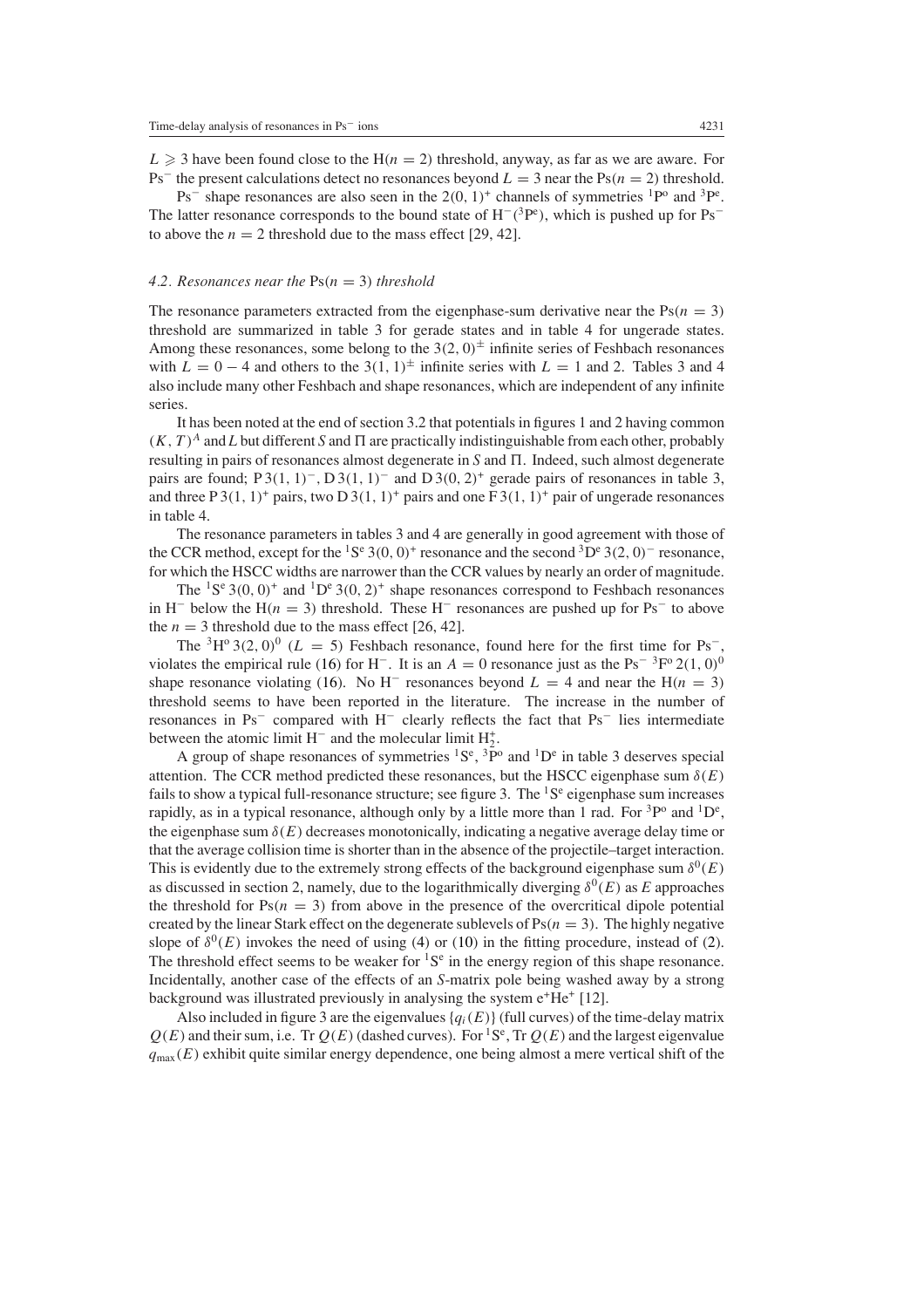**Table 3.** Energies  $E_r$  and widths  $\Gamma$  (in au) of gerade  $[\Pi(-1)^S = +1]$  resonances in Ps<sup>−</sup> associated with the Ps( $n = 3$ ) threshold at  $E_{\text{th}} = -0.02778$  au. The labels for shape resonances are preceded by an asterisk.  $x[y] = x \times 10^y$ .

|                          |               | Present HSCC             | Complex rotation                       |
|--------------------------|---------------|--------------------------|----------------------------------------|
| Symmetry                 | Label         | $(E_{r}, \Gamma)$        | $(E_r, \Gamma)$                        |
| $1$ $\leq$ e             | $3(2, 0)^+$   | $(-3.5338[-2], 7.6[-5])$ | $(-3.5342[-2], 7.47[-5])^a$            |
|                          |               |                          | $(-3.5342[-2], 7.44[-5])^b$            |
|                          | $3(2, 0)^+$   | $(-2.9841[-2], 5.3[-5])$ | $(-2.9846[-2], 5.27[-5])^a$            |
|                          |               |                          | $(-2.9846[-2], 5.25[-5])^b$            |
|                          | $3(2, 0)^+$   | $(-2.8287[-2], 1.2[-5])$ | $(-2.8296[-2], 1.15[-5])^b$            |
|                          | $3(2, 0)^+$   | $(-2.7909[-2], 3.4[-6])$ |                                        |
|                          | $*3(0,0)^+$   | $(-2.7741[-2], 6.8[-6])$ | $(-2.7725[-2], 4.2[-5])^{\text{a}}$    |
| 3p0                      | $3(2, 0)^+$   | $(-3.4868[-2], 6.1[-5])$ | $(-3.4872[-2], 6.08[-5])^b$            |
|                          |               |                          | $(-3.4871[-2], 6.06[-5])^c$            |
|                          | $3(2, 0)^+$   | $(-2.9594[-2], 4.2[-5])$ | $(-2.9600[-2], 4.21[-5])^b$            |
|                          |               |                          | $(-2.9600[-2], 4.11[-5])^c$            |
|                          | $3(2, 0)^+$   | $(-2.8233[-2], 4.9[-6])$ |                                        |
|                          | $3(1, 1)^{-}$ | $(-2.8182[-2], 4.5[-6])$ |                                        |
|                          | $3(2, 0)^+$   | $(-2.7883[-2], 2.4[-6])$ |                                        |
|                          | $*3(0,0)^+$   | $(-2.7249[-2], 4.8[-4])$ | $(-2.725[-2], 4.60[-4])^c$             |
| $1$ pe                   | $3(1, 1)^{-}$ | $(-2.8201[-2], 8.2[-9])$ |                                        |
| $1\mathrm{D}^\mathrm{e}$ | $3(2, 0)^+$   | $(-3.3911[-2], 2.4[-5])$ | $(-3.3914[-2], 2.28[-5])^b$            |
|                          |               |                          | $(-3.3914[-2], 2.36[-5])^d$            |
|                          | $3(2, 0)^+$   | $(-2.9121[-2], 1.5[-5])$ | $(-2.9125[-2], 1.35[-5])^b$            |
|                          |               |                          | $(-2.9127[-2], 1.40[-5])$ <sup>d</sup> |
|                          | $3(2, 0)^+$   | $(-2.8071[-2], 2.5[-6])$ |                                        |
|                          | $3(1, 1)^{-}$ | $(-2.7951[-2], 9.4[-7])$ |                                        |
|                          | $3(2, 0)^+$   | $(-2.7840[-2], 7.5[-7])$ |                                        |
|                          | $*3(0, 2)^+$  | $(-2.7480[-2], 3.1[-4])$ | $(-2.7400[-2], 3.2[-4])^d$             |
|                          | $*3(0,0)^+$   | $(-2.617[-2], 2.1[-3])$  | $(-2.618[-2], 2.04[-3])^c$             |
| $3D^{\circ}$             | $3(1, 1)^{-}$ | $(-2.7947[-2], 7.1[-7])$ | $(-2.7949[-2], < 1.5[-6])^e$           |
|                          | $*3(0, 2)^+$  | $(-2.7480[-2], 3.2[-4])$ | $(-2.7485[-2], 3.10[-4])^e$            |
| 3F <sup>o</sup>          | $3(2, 0)^+$   | $(-3.2473[-2], 8.5[-5])$ | $(-3.2475[-2], 8.29[-5])^b$            |
|                          | $3(2, 0)^+$   | $(-2.8503[-2], 2.9[-5])$ |                                        |
|                          | $3(2, 0)^+$   | $(-2.7902[-2], 5.1[-6])$ |                                        |
|                          | $3(2, 0)^+$   | $(-2.7800[-2], 9.7[-7])$ |                                        |
| ${}^{1}$ Ge              | $3(2, 0)^+$   | $(-3.0673[-2], 8.2[-5])$ | $(-3.0682[-2], 8.25[-5])^b$            |
|                          | $3(2, 0)^+$   | $(-2.7968[-2], 9.6[-6])$ |                                        |
| 3H <sup>o</sup>          | $3(2, 0)^0$   | $(-2.8569[-2], 4.5[-6])$ | $(-2.8577[-2], 3.0[-6])^b$             |

<sup>a</sup> Reference [21].

<sup>b</sup> Reference [28].

<sup>c</sup> Reference [22].

<sup>d</sup> Reference [24].

<sup>e</sup> Reference [25].

other. For <sup>3</sup>P<sup>o</sup> and <sup>1</sup>D<sup>e</sup> having much stronger background effects,  $q_{\text{max}}(E)$  is found to have a much clearer Lorentzian-like profile than Tr  $Q(E)$ . In particular, the broader of the two <sup>1</sup>D<sup>e</sup> shape resonances, which is evident in  $q_{\text{max}}(E)$ , is hardly discernible in the dashed curve of Tr  $Q(E)$ . The eigenvalues  $\{q_i(E)\}\$ in figures 3(b) and (c) other than  $q_{\text{max}}(E)$  are either close to zero or negative and large, making the whole sum, Tr *Q(E)*, negative and of a complicated profile. The diverging background eigenphase sum appears to be nearly fully accommodated by the eigenvalues  ${q_i(E)}$  other than the largest; any strong background effects are hardly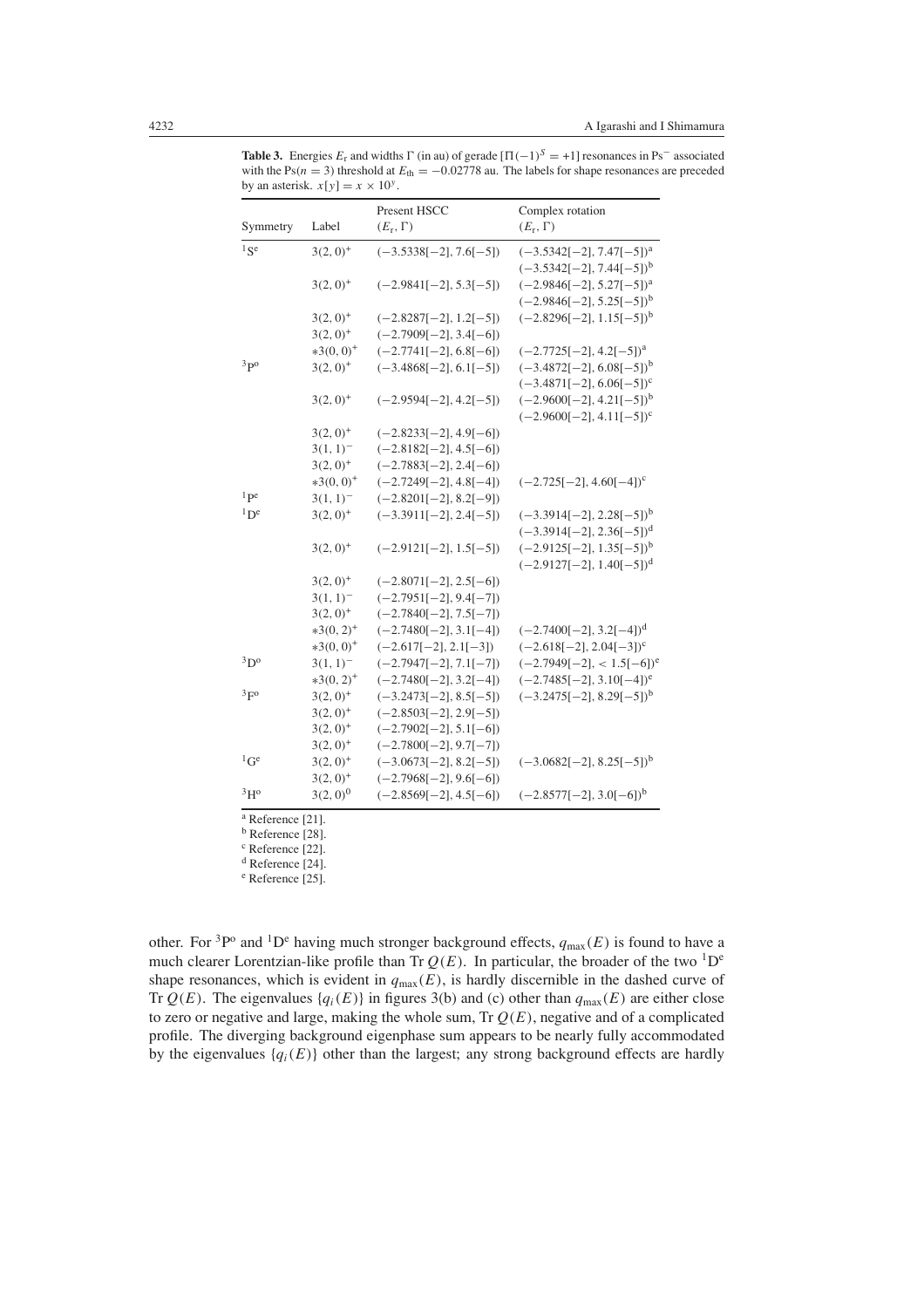**Table 4.** Energies  $E_r$  and widths  $\Gamma$  (in au) of ungerade  $[\Pi(-1)^S = -1]$  resonances in Ps<sup>-</sup> associated with the Ps( $n = 3$ ) threshold at  $E_{th} = -0.02778$  au. All resonances in this table are Feshbach resonances.  $x[y] = x \times 10^y$ .

|                            |                        | Present HSCC <sup>a</sup>  | Complex rotation                       |
|----------------------------|------------------------|----------------------------|----------------------------------------|
| Symmetry                   | Label                  | $(E_r, \Gamma)$            | $(E_r, \Gamma)$                        |
| $3$ Se                     | $3(2, 0)$ <sup>-</sup> | $(-2.9368[-2], 2.1[-7])$   | $(-2.9371[-2], 1.85[-7])^c$            |
|                            | $3(2, 0)$ <sup>-</sup> | $(-2.8183[-2], 8.1[-8])$   |                                        |
|                            | $3(2,0)^{-}$           | $(-2.7883[-2], 2.3[-8])$   |                                        |
| 1p0                        | $3(1, 1)^+$            | $(-3.1621[-2], 2.2[-4])^b$ | $(-3.1622[-2], 2.21[-4])^d$            |
|                            | $3(2,0)$ <sup>-</sup>  | $(-2.9212[-2], 1.5[-6])^b$ | $(-2.9215[-2], 1.5[-6])^d$             |
|                            | $3(2, 0)^{-}$          | $(-2.8125[-2], 6.0[-7])^b$ |                                        |
|                            | $3(1, 1)^+$            | $(-2.8099[-2], 3.3[-5])^b$ |                                        |
|                            | $3(2, 0)^{-}$          | $(-2.7864[-2], 8.7[-8])^b$ |                                        |
|                            | $3(1, 1)^+$            | $(-2.7811[-2], 3.5[-6])^b$ |                                        |
| $3p$ e                     | $3(1, 1)^+$            | $(-3.1626[-2], 1.8[-4])$   | $(-3.1631[-2], 1.80[-4])^c$            |
|                            |                        |                            | $(-3.1631[-2], 1.79[-4])^e$            |
|                            | $3(1, 1)^+$            | $(-2.8100[-2], 2.7[-5])$   | $(-2.8105[-2], 2.74[-5])^e$            |
|                            | $3(1, 1)^+$            | $(-2.7811[-2], 2.9[-6])$   |                                        |
| $3p$ e                     | $3(1, 1)^+$            | $(-3.0410[-2], 1.3[-4])$   | $(-3.0410[-2], 1.31[-4])^c$            |
|                            |                        |                            | $(-3.0411[-2], 1.32[-4])$ <sup>f</sup> |
|                            | $3(2, 0)^{-}$          | $(-2.8906[-2], 2.9[-6])$   | $(-2.8907[-2], 4.2[-6])$ <sup>f</sup>  |
|                            | $3(2, 0)$ <sup>-</sup> | $(-2.8021[-2], 3.6[-7])$   | $(-2.8021[-2], 3.2[-6])^f$             |
|                            | $3(1, 1)^+$            | $(-2.7874[-2], 7.6[-6])$   |                                        |
|                            | $3(2, 0)^{-}$          | $(-2.7832[-2], 1.2[-7])$   |                                        |
| $1\mathrm{D}^{\mathrm{o}}$ | $3(1, 1)^+$            | $(-3.0434[-2], 7.3[-5])$   | $(-3.0441[-2], 7.2[-5])^c$             |
|                            |                        |                            | $(-3.0441[-2], 7.20[-5])^g$            |
|                            | $3(1, 1)^+$            | $(-2.7876[-2], 4.5[-6])$   |                                        |
| 1 <sub>F</sub>             | $3(1, 1)^+$            | $(-2.8695[-2], 4.0[-5])$   | $(-2.8700[-2], 5.52[-5])^c$            |
|                            | $3(2, 0)^{-}$          | $(-2.8377[-2], 2.7[-5])$   |                                        |
|                            | $3(2,0)^{-}$           | $(-2.7893[-2], 6.1[-7])$   |                                        |
| ${}^{3}F^{e}$              | $3(1, 1)^+$            | $(-2.8599[-2], 1.1[-5])$   | $(-2.8611[-2], 1.01[-5])^c$            |
| ${}^{3}$ Ge                | $3(2, 0)^{-}$          | $(-2.8046[-2], 4.4[-7])$   |                                        |

<sup>a</sup> Present results except for those with a superscript b.

<sup>b</sup> Reference [31].

c Reference [28].

<sup>e</sup> Reference [23].

<sup>f</sup> Reference [24].

<sup>g</sup> Reference [25].

observable in  $q_{\text{max}}(E)$ . This should be possible to explain in some way or other, although such a theory remains to be developed. In spite of the lack of theoretical justification when the background *S* matrix depends strongly on the energy, an attempt has been made to fit the right-hand side of [\(10\)](#page-4-1) without the diverging term to the numerical values of  $q_{\text{max}}(E)$ . This has produced practically the same resonance parameters as obtained from the Tr *Q(E)* fitting, which is certainly instructive.

The <sup>1</sup>D<sup>e</sup> partial-wave cross sections  $\sigma(3s \rightarrow 3l)$  for sublevel transitions are shown in figure 4. The structure in each curve looks quite typical of the so-called dipole oscillation phenomenon caused by the overcritical dipole field [35, 36]. Taking the largest negative *α* value  $(= -17.8)$  for the D wave from table 1 and consulting [\(3\)](#page-2-1), one may estimate the ratio between the energy positions of two adjacent peaks or dips in the dipole oscillation to be

<sup>d</sup> Reference [22].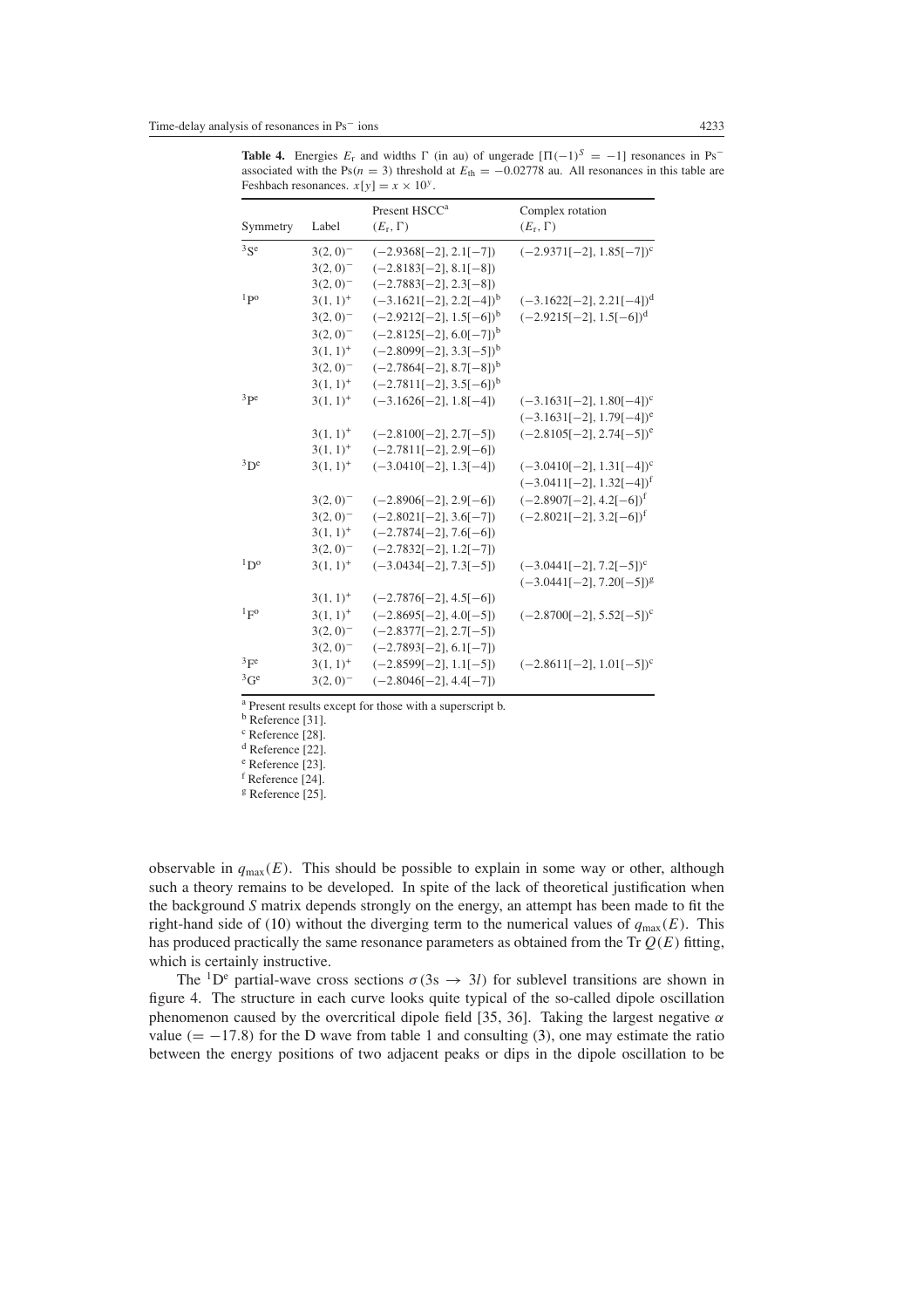

**Figure 3.** The eigenphase sum  $\delta(E)$  and the trace  $(= 2\hbar d\delta/dE)$  (----) and the eigenvalues  ${q_i(E)}$  ( $\longrightarrow$ ) of the time-delay matrix  $Q(E)$  plotted against the total energy *E* above the Ps( $n = 3$ ) threshold  $E_{th} = -0.02778$  au). (a) <sup>1</sup>S<sup>e</sup>. (b) <sup>3</sup>P<sup>o</sup>. (c) <sup>1</sup>D<sup>e</sup>. The number of open channels is 6 for (a), 9 for (b) and 10 for (c). Some  $q_i(E)$  are too small to be distinguished from the zero line.



**Figure 4.** The <sup>1</sup>D<sup>e</sup> partial-wave cross sections in e<sup>−</sup> + Ps(3s) scattering for (a)  $0 < E - E$ <sub>th</sub>  $5 \times 10^{-3}$  au and (b)  $0 < E - E_{th} < 3 \times 10^{-2}$  au, where *E* is the total energy and  $E_{th}$  is the Ps( $n = 3$ ) threshold. ——:  $3s \rightarrow 3s$ . – – –:  $3s \rightarrow 3p$ .  $\cdots$  :  $3s \rightarrow 3d$ . The resonance positions and widths are indicated by circles and bars.

about 4.5. Roughly speaking, this is consistent with the structure in figure 4. Therefore, this structure may be understood to be due mainly to the dipole oscillation, which is repeated infinite times towards the threshold. The structure is slightly modified by the *S*-matrix poles, of which the positions and widths are indicated by circles and horizontal lines in figure 4. The P-wave cross section, not shown here, also exhibits what may be interpreted as dipole oscillation, naturally at energy positions different from the D wave since the strength of the dipole potential is different.

# *4.3. Cross sections for* e<sup>−</sup> + Ps*(*1s*) scattering*

Resonance structures in the total cross sections are less conspicuous in general than those in partial-wave cross sections. Nevertheless, the spin-weighted and partial-wave summed elastic cross section for e<sup>−</sup> + Ps*(*1s*)* scattering still shows a rich structure at energies just below the  $Ps(n = 2)$  threshold, as seen in figure 5. There, the partial-wave cross sections are summed up to  $L = 5$ , which is sufficient in the energy region of figure 5. For the initial state Ps(1s), only the symmetries with  $\Pi = (-1)^L$  contribute to the cross section.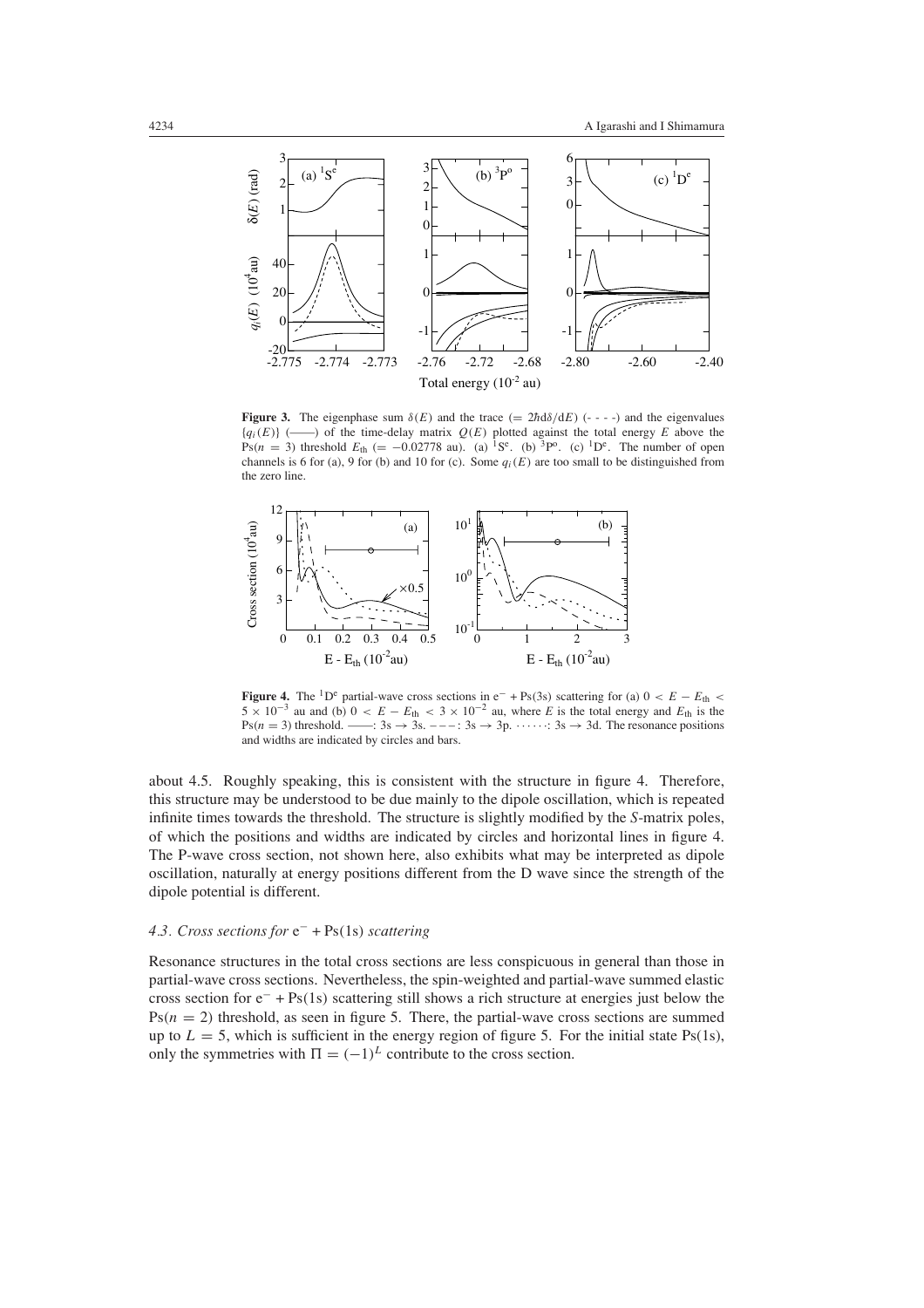

**Figure 5.** Spin-weighted cross sections for e<sup>−</sup> + Ps*(*1s*)* scattering for total energy *E* (in au) around the Ps( $n = 2$ ) threshold ( $E_{th} = -0.0625$  au). ——: elastic.  $---$ : excitation into Ps( $n = 2$ ). (a)  $-0.08 < E < -0.062$ . (b)  $-0.064 < E < -0.0625$ . (c)  $-0.063 < E < -0.061$ .

The lowest <sup>3</sup>P<sup>o</sup> resonance at  $E = -7.333 \times 10^{-2}$  au has the largest width of  $1.3 \times 10^{-4}$  au and affects the cross section most strongly in the energy region of figure 5. Above the threshold  $E_{th}(n = 2) = -0.0625$  au the elastic cross section in figure 5(c) is nearly flat, but the cross section for excitation into Ps(*n* = 2) shows a peak with a width of  $\sim$ 5 × 10<sup>-4</sup> au ( $\approx$  0.015 eV) because of the two shape resonances of symmetries <sup>1</sup>P<sup>o</sup> and <sup>3</sup>F<sup>o</sup> at  $E \sim -0.0622$  au. Even at the maximum the excitation cross section is smaller than the elastic cross section by a factor of 15.

The calculations are extended into lower energies than shown in figure 5. An overall agreement is found with the elastic cross section calculated by Ward *et al* [44] at those lower energies where the cross section is smooth as a function of the energy.

# **5. Summary**

We have discussed a theory of resonance analysis in scattering and photoionization*/* photodetachment. This theory has the advantage of both practical convenience and physical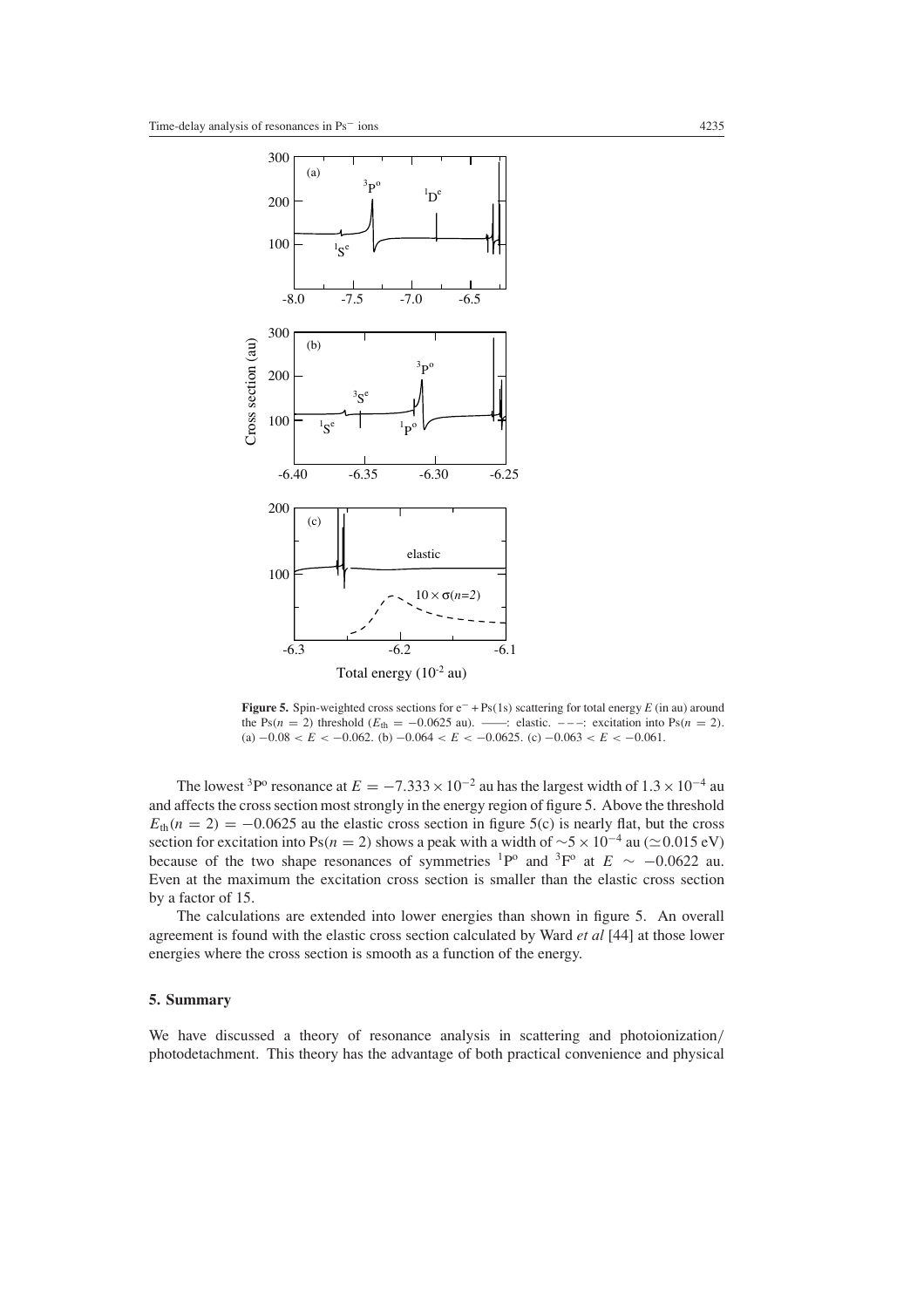significance even when the background effects are quite strong. We have exploited the knowledge of properties of the time-delay matrix  $Q(E)$ , the fact that the eigenphase-sum derivative has a significance of average time delay in the process regardless of the strength of the background effects, and the logarithmic divergence of the eigenphase sum towards a threshold of a new channel in the presence of an overcritical dipole potential.

As an application, we have analysed the results of extensive hyperspherical close-coupling calculations of the system Ps<sup>−</sup>, and obtained positions and widths of many resonances of partial waves  $L \leq 5$  close to the thresholds of  $Ps(n = 2, 3)$ . The resonance parameters have been compared with the values in the literature, if any. In particular, careful comparison has been made with the complex-coordinate rotation calculations by Ho and collaborators. The agreement is quite good except for a few cases where the widths are in disagreement. Some of the resonances have been found for the first time in the present work. They include those of high partial waves such as  ${}^{3}F^{o} 2(1, 0)^{0}$  and  ${}^{3}H^{o} 3(2, 0)^{0}$  resonances, for which no corresponding resonances are reported in the literature for a similar system H<sup>−</sup>.

The <sup>3</sup>P<sup>o</sup> and <sup>1</sup>D<sup>e</sup> shape resonances above the Ps( $n = 3$ ) threshold, found previously in complex-coordinate rotation calculations, are missing in the eigenphase sum  $\delta(E)$  calculated in the present work in the sense that  $\delta(E)$  is a monotonically decreasing function of *E* in the relevant energy region. This means that the electron–positronium collision in this energy region has a negative average time delay in spite of the presence of the *S*-matrix poles predicted by the complex-coordinate calculations. The analysis in terms of the trace of the time-delay matrix or, equivalently, in terms of the eigenphase-sum derivative has clearly singled out the effects of the *S*-matrix poles from the extremely strong background effects that are due to the overcritical dipole field resulting from the linear Stark effect. The largest eigenvalue of the time-delay matrix is found to extract the Lorentzian profile with hardly any background, the profile that is typical of a resonance. This is still to be theoretically explained for the case where the background *S* matrix has a strong energy dependence. The P- and D-wave cross sections for subshell transitions  $Ps(3s \rightarrow 3l)$  are found to show a distinct threshold oscillatory structure due to the overcritical dipole field.

## **Acknowledgments**

This work was supported in part by the Ministry of Education, Science, Sports and Technology, Japan and the collaborative programme of the National Institute for Fusion Science, Japan (AI).

## **References**

- [1] See, for example, Blatt J M and Weisskopf V F 1979 *Theoretical Nuclear Physics* (New York: Springer) chapter 10
- [2] Hazi A U 1979 *Phys. Rev.* A **19** 920
- [3] Tennyson J and Noble C J 1984 *Comput. Phys. Commun.* **33** 421
- [4] Smith F T 1960 *Phys. Rev.* **118** 349
- [5] Celenza L and Tobocman W 1968 *Phys. Rev.* **174** 1115
- [6] Burke P G, Cooper J W and Ormonde S 1969 *Phys. Rev.* **183** 245
- [7] Stibbe D T and Tennyson J 1996 *J. Phys. B: At. Mol. Opt. Phys.* **29** 4267
- [8] Quigley L and Berrington K 1996 *J. Phys. B: At. Mol. Opt. Phys.* **29** 4529
- [9] Ballance C P, McLaughlin B M, Nagy O, Berrington K A and Burke P G 1998 *J. Phys. B: At. Mol. Opt. Phys.* **31** L305
- [10] Ballance C P, Berrington K A and McLaughlin B M 1999 *Phys. Rev.* A **60** R4217
- [11] Forrey R C, Balakrishnan N, Kharchenko V and Dalgarno A 1998 *Phys. Rev.* A **58** R2645
- [12] Igarashi A and Shimamura I 2004 *Phys. Rev.* A **70** 012706